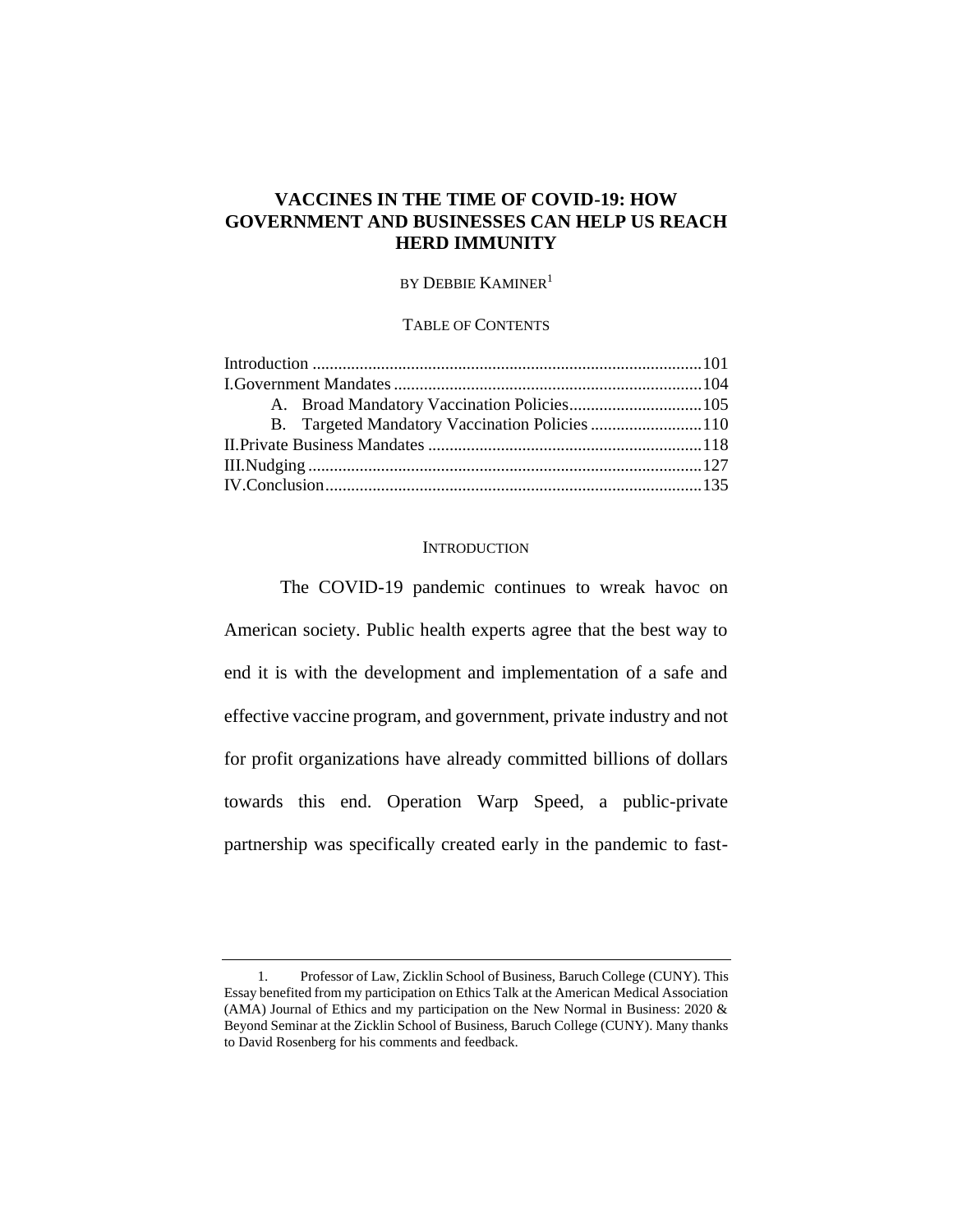track vaccine development, manufacturing, and distribution. <sup>2</sup> However, a COVID-19 vaccine will only be effective if the number of Americans willing to be inoculated is sufficient to reach herd immunity, which occurs when a large enough number of people have immunity that community disease spread becomes unlikely. Experts predict that at least seventy percent of Americans would need to get vaccinated against the SARS-CoV-2 coronavirus for herd immunity to be reached.<sup>3</sup>

This is unlikely to happen since a number of recent polls have indicated that less than half of Americans plan to get vaccinated against the SARS-CoV-2 coronavirus.<sup>4</sup> Recent polls also indicate that the percentage of Americans indicating a willingness to be vaccinated has decreased over the past months, as has the

<sup>2.</sup> Topher Spiro & Zeke Emanuel, *A Comprehensive COVID-19 Vaccine Plan*, CTR. FOR AM. PROGRESS 5 (July 28, 2020, 4:30 AM), https://www.americanprogress.org/issues/healthcare/reports/2020/07/28/488196/compreh ensive-covid-19-vaccine-plan/.

<sup>3</sup>*. Id.* at 1.

<sup>4.</sup> A USA Today/Suffolk Poll found 67% of Americans would either not get the vaccine when it first became available (44%) or never get it (23%). *See* Sarah Elbeshbishi & Ledyard King, *Exclusive: Two-Thirds of Americans Say They Won't Get COVID-19 Vaccine When It's First Available, USA Today/Suffolk Poll Shows*, USA TODAY (Sept. 7, 2020, 12:57 PM), https://www.usatoday.com/story/news/politics/2020/09/04/covid-19 two-thirds-us-wont-take-vaccine-right-away-poll-shows/5696982002/. According to a poll from the Kaiser Family Foundation (KFF) 54% of Americans said they would not get a free COVID-19 vaccine if it were approved before Election Day. *See Poll: Most Americans Worry Political Pressure Will Lead to Premature Approval of a COVID-19 Vaccine; Half Say They Would Not Get a Free Vaccine Approved Before Election Day*, KAISER FAM. FOUND. (Sept. 10, 2020)*,* https://www.kff.org/coronavirus-covid-19/press-release/pollmost-americans-worry-political-pressure-will-lead-to-premature-approval-of-a-covid-19 vaccine-half-say-they-would-not-get-a-free-vaccine-approved-before-election-day/.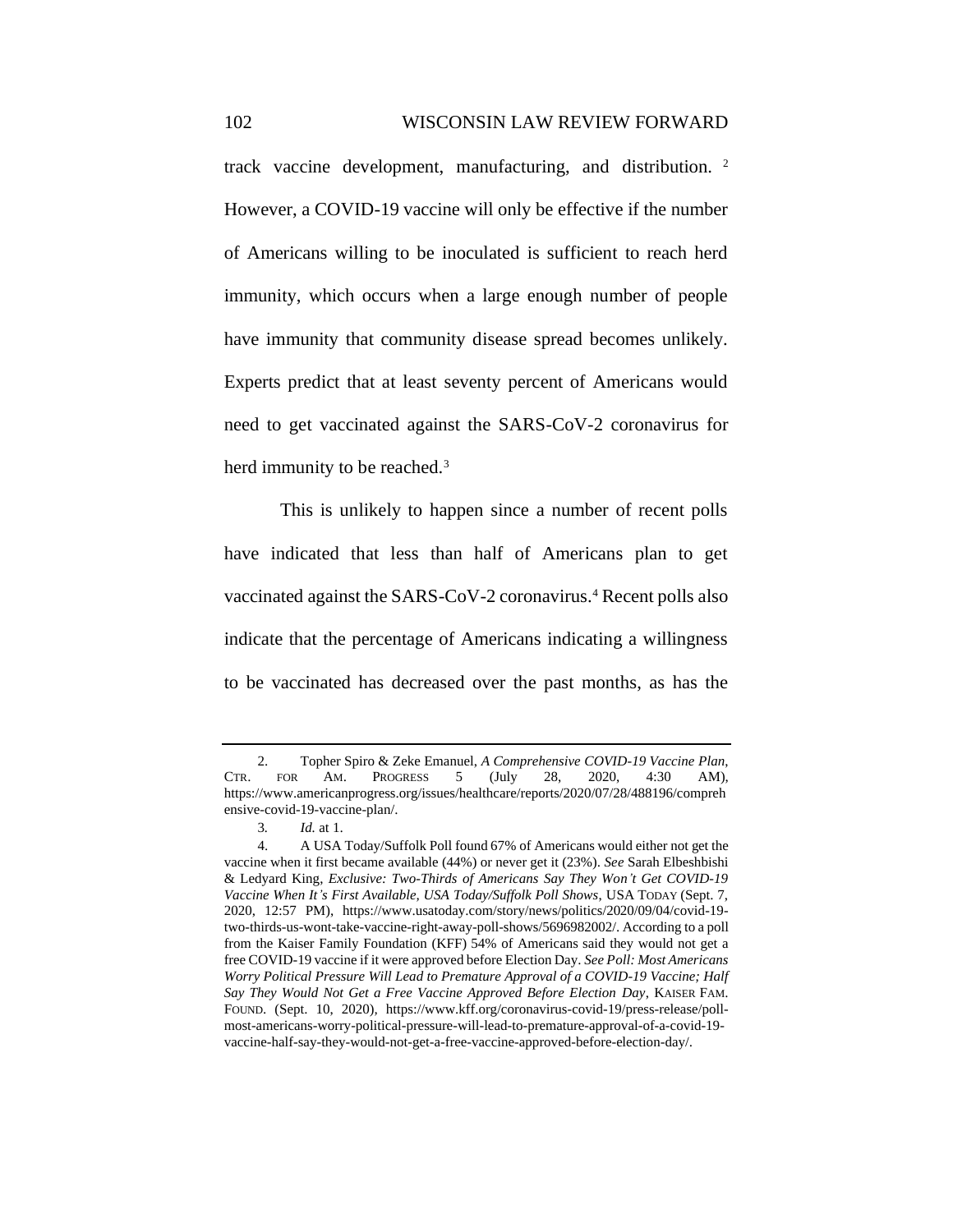2020 *Vaccines in the Time of COVID-19* 103

percentage of Americans indicating they would *definitely* get vaccinated.<sup>5</sup> While prior to the pandemic vaccine hesitancy was already a growing problem in the United States, there are now an increasing numbers of Americans, who are not usually vaccine resistant, but who are specifically concerned with the safety of a COVID-19 vaccine, fearing it will be fast tracked for political reasons.<sup>6</sup> Assuming that a safe and effective vaccine is approved,<sup>7</sup> and a sufficient number of doses have been manufactured, the question then becomes how to best ensure enough Americans get vaccinated against the SARS-CoV-2 coronavirus.<sup>8</sup>

This Essay will examine three possible approaches that government and businesses can take to increase the likelihood that enough Americans are immunized against the SARS-CoV-2

<sup>5.</sup> Alec Tyson[, Courtney Johnson,](https://www.pewresearch.org/staff/courtney-johnson) [& Cary Funk,](https://www.pewresearch.org/staff/cary-funk) *U.S. Public Now Divided Over Whether To Get COVID-19 Vaccine*, PEW RSCH. CTR. (Sept. 17, 2020), https://www.pewresearch.org/science/2020/09/17/u-s-public-now-divided-over-whetherto-get-covid-19-vaccine/. According to this poll, in September 21% of Americans said they would definitely get the vaccine and 30% said they would probably get it. In May, 42% of Americans had said they would definitely get a COVID-19 vaccine and 30% said they would probably get it.

<sup>6</sup>*. See infra* Part III.

<sup>7.</sup> This is clearly a contentious issue and Governor Andrew Cuomo has announced that New York will do its own review of any COVID-19 vaccine that the federal government approves. See Michael Gold & Jesse McKinley, *New York Will Review Virus Vaccines, Citing Politicization of Process,* N.Y. TIMES (Sept. 24, 2020), https://www.nytimes.com/2020/09/24/nyregion/new-york-coronavirus-vaccine.html. Vaccine distrust will not simply disappear after Election Day, regardless of the election results.

<sup>8.</sup> For a discussion of how vaccine distribution should be prioritized when the vaccine is first produced and supplies are limited see Spiro & Emanuel, *supra* note 2, at  $17 - 18$ .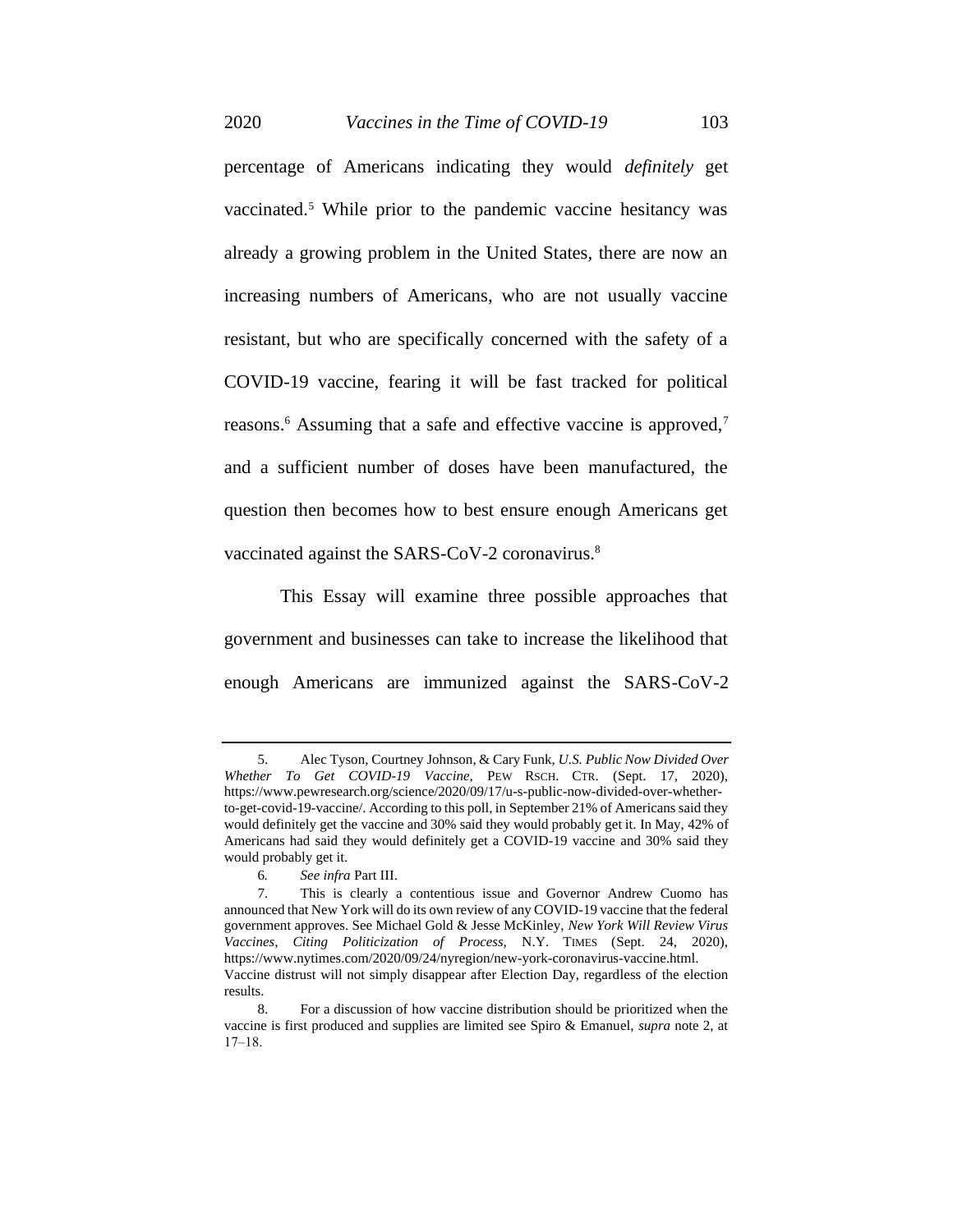coronavirus to achieve herd immunity. Part I examines the broad power that state governments have to pass mandatory vaccination laws and how this would apply to a vaccine against the SARS-CoV-2 coronavirus. Part II focuses on how private businesses could mandate vaccination for both employees and customers. Part III briefly discusses how lessons learned from behavioral economics can be used by both government and employers to nudge people to be vaccinated. The Essay concludes by opining that the best approach to reach herd immunity is some combination of mandates and nudging.

### I. GOVERNMENT MANDATES

There are two general approaches that state governments could take to ensure that a sufficient number of Americans are vaccinated against the SARS-CoV-2 coronavirus.<sup>9</sup> The first, and most intrusive, would involve states mandating vaccination for all people living or working in a given geographical location within the state. The second would be a more targeted approach, which limits access to certain government benefits to individuals who have been

<sup>9.</sup> For a discussion of liability for vaccine injury see generally Efthimios Parasidis, *Recalibrating Vaccination Laws*, 97 B.U. L. REV. 2153 (2017) (discussing the Vaccine Act and how it can be reformed to further the public health goals of immunizations).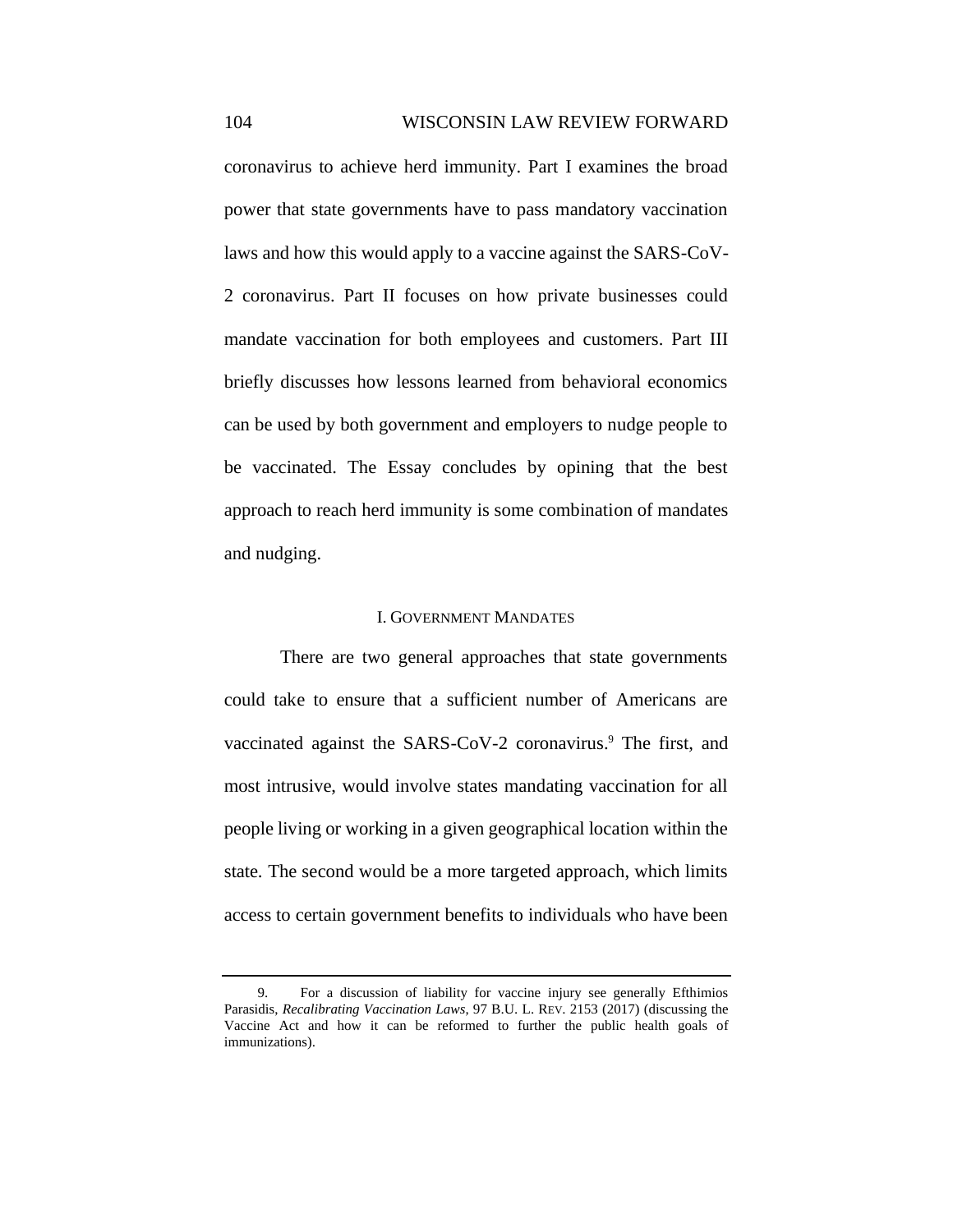vaccinated. A common example of this second approach involves conditioning school entry on vaccination. This Part will discuss both of these approaches.<sup>10</sup>

#### *A. Broad Mandatory Vaccination Policies*

States have the legal authority to enact broad mandatory vaccination policies that cover all individuals in a given area. In the 1905 landmark case *Jacobson v. Massachusetts*, <sup>11</sup> the United States Supreme Court upheld the constitutionality of a state criminal law that required all adult inhabitants of Cambridge, Massachusetts get a smallpox vaccine or be fined \$5.<sup>12</sup> While Mr. Jacobson had argued

<sup>10.</sup> The author does not believe that forced vaccination against the SARS-CoV-2 coronavirus is either appropriate or effective and it will not be discussed as an option in this Essay. Other scholars have discussed the coercive nature of forced vaccination. *See, e.g.*, Dorit Rubinstein Reiss & Lois A. Weithorn, *Responding to the Childhood Vaccination Crisis: Legal Frameworks and Tools in the Context of Parental Vaccine Refusal*, 63 BUFF. L. REV. 881, 961 (2015) ("The *use of force* to vaccinate a child is arguably the most coercive form of intervention in that it bypasses the exercise of free choice by a parent fully . . . . [The] choice is not just burdened, it is eliminated.").Forced vaccination raises serious constitutional concerns and the Supreme Court has stated that forced injection "represents a substantial interference" with liberty. See *Cruzan v. Dir., Mo. Dep't of Health*, 497 U.S. 261, 278, 284 (1990) (recognizing that states could require "clear and convincing evidence" that a patient wanted to be removed from life support). Dr. Anthony Fauci, Director of the National Institute of Allergy and Infectious Diseases has stated that "If someone refuses the vaccine in the general public you cannot force someone to take it." See Aayushi Pratap, *Fauci: Covid-19 Vaccines Unlikely to be Mandatory*, FORBES (Aug. 18, 2020, 5:15 PM), https://www.forbes.com/sites/aayushipratap/2020/08/18/fauci-covid-19-vaccines-unlikely-to-be-mandatory/#9d6e7695a017.

<sup>11.</sup> 197 U.S. 11 (1905). For a discussion of *Jacobson*, see Reiss & Weithorn, supra note 10, at 894–901; Erwin Chemerinsky & Michele Goodwin, *Compulsory Vaccination Laws Are Constitutional*, 110 NW. UNIV. L. REV. 589, 604‒05 (2016); Hillel Y. Levin, *Why Some* Religious *Accommodations for Mandatory Vaccinations Violate the Establishment Clause*, 68 HASTINGS L.J. 1193, 1202‒03 (2017); Marie Killmond, *Why Is Vaccination Different? A Comparative Analysis of Religious Exemptions*, 117 COLUM. L. REV. 913, 925‒30 (2017).

<sup>12</sup>*. Jacobson*, 197 U.S. at 12.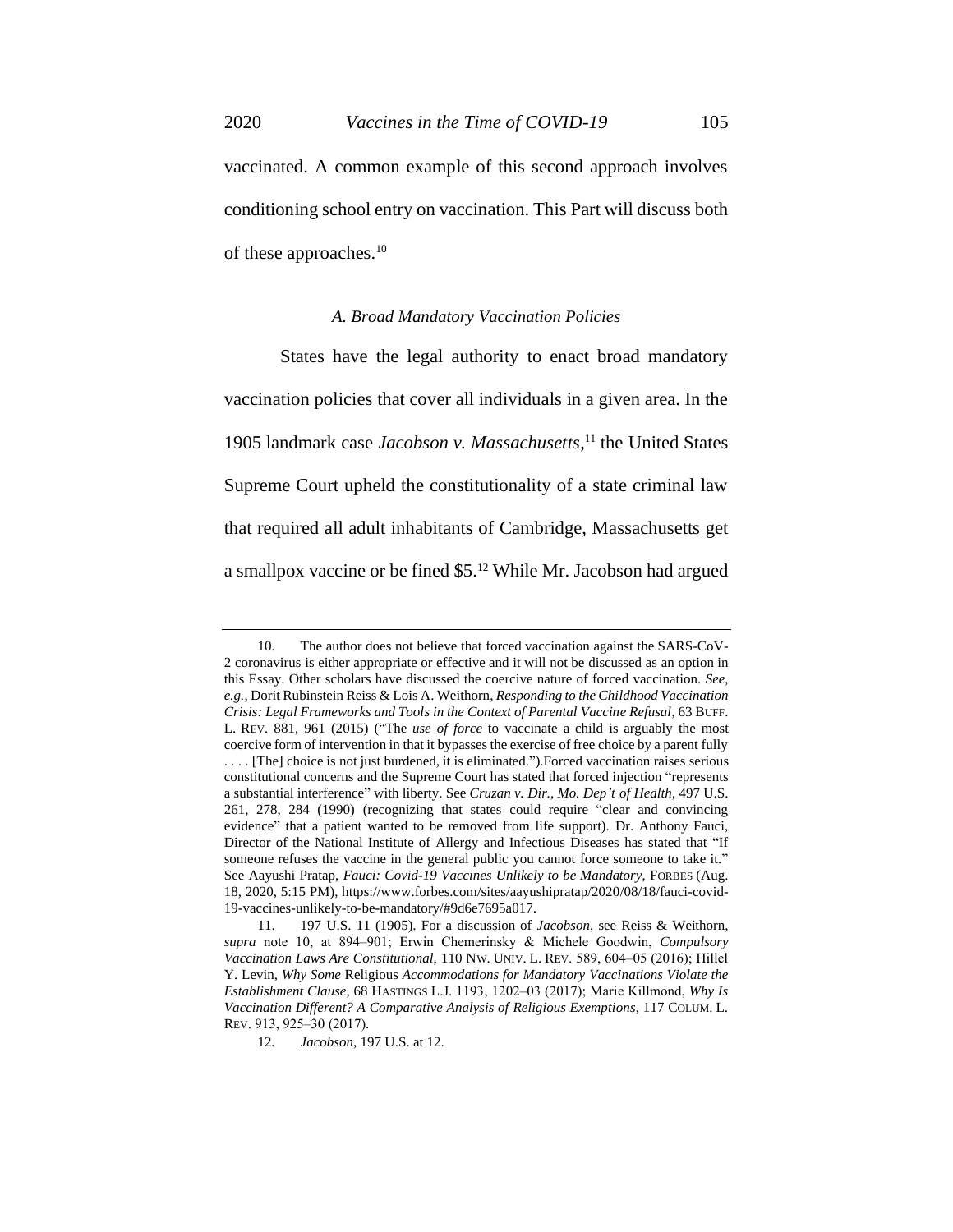that the mandatory vaccination policy violated his liberty interest under the Fourteenth Amendment to the United States Constitution, the Supreme Court disagreed, holding that state police powers include the right to pass legislation necessary to protect health and safety.<sup>13</sup> The Court explained that an individual's liberty rights under the United States Constitution are not absolute, and the mandatory vaccination law was necessary to promote public health and safety in the midst of a smallpox outbreak.<sup>14</sup> Justice Harlan's majority opinion did recognize, however, that courts could intervene if a state used its police powers to pass legislation in a manner that was "so arbitrary and oppressive . . . as to justify the interference of the courts to prevent wrong and oppression."<sup>15</sup>

While *Jacobson v. Massachusetts* is over one hundred years old, it continues to be cited by both the Supreme Court<sup>16</sup> and federal appellate courts.<sup>17</sup> Similarly, most legal commentators agree that

<sup>13.</sup> *Id.* at 25–27.

<sup>14.</sup> *Id.* For a more recent libertarian debate on the ethics of mandatory vaccination see Matt Welch, Ronald Bailey, Jeffrey A. Singer, & Sandy Reider, *Should Vaccines Be Mandatory?*, REASON (Apr. 2014), https://reason.com/2014/03/25/shouldvaccines-be-mandatory/.

<sup>15</sup>*. Jacobson*, 197 U.S. at 38.

<sup>16</sup>*. See, e.g*., *S. Bay United Pentecostal Church v. Newsom,* 590 U.S. \_\_\_, 1‒2 (2020) (Roberts, C.J., concurring) (denying an emergency request to enjoin California's order limiting the size of in-person religious services).

<sup>17</sup>*. See, e.g*., *Phillips v. City of New York*, 775 F.3d 538, 542 (2d Cir. 2015) (upholding New York's compulsory vaccination law by relying on *Jacobson*'s finding that states have the police power to mandate vaccination); *Workman v. Mingo Cnty. Bd. of*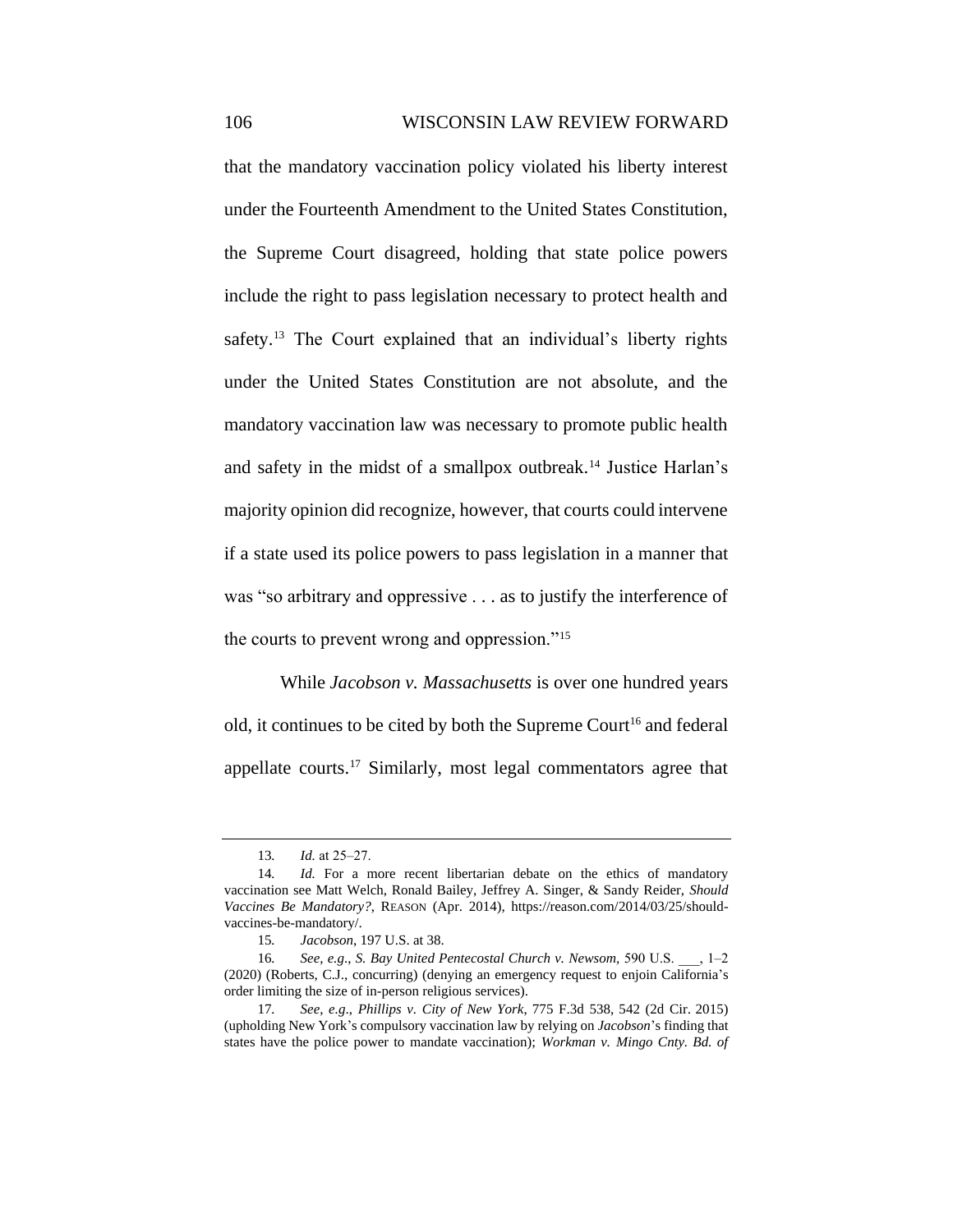under *Jacobson* mandatory vaccination policies are constitutional.<sup>18</sup> Additionally, some states have passed statutes that specifically provide for mandatory vaccination during public health emergencies.<sup>19</sup>

Perhaps the most recent example of a broad mandatory vaccination policy occurred in April 2019, in the midst of a measles outbreak, when the New York City Health Commissioner issued an emergency order that anyone over the age of six months who lived, went to school or worked in one of four specific zip codes within the city "shall be vaccinated against measles."<sup>20</sup> Violation of the order was a misdemeanor subject to a  $$1,000$  fine.<sup>21</sup> Parents of children attending school in the area unsuccessfully challenged the order, claiming it was unconstitutional and targeted the Orthodox

*Educ.*, 419 F. App'x 348, 353–54 (4th Cir. 2011) (relying on *Jacobson* in upholding a state mandatory vaccination law).

<sup>18</sup>*. See* Chemerinsky & Goodwin, *supra* note 11; Levin, *supra* note 11; Killmond, *supra* note 11. *See also* Wendy E. Parmet, *Rediscovering* Jacobson *in the Era of COVID-19*, **100 B.U. L. REV. ONLINE 117, 129‒33 (2020)** (discussing the proliferation of citations to *Jacobson* in COVID-19 related cases).

<sup>19</sup>*. See, e.g.*, ARIZ. REV. STAT. ANN. § 36-787(C) (2020) (permitting the Governor during a state of emergency involving a highly contagious and highly fatal disease to issue mandatory vaccination orders); FLA STAT. ANN. § 381.00315 (West 2018) (permitting state health officials, upon declaration of a public health emergency, to order an individual to be vaccinated for "communicable diseases that have significant morbidity or mortality and present a severe danger to public health.").

<sup>20.</sup> N.Y. CITY DEP'T OF HEALTH & MENTAL HYGIENE, ORDER OF THE COMMISSIONER (Apr. 9, 2019), https://www1.nyc.gov/assets/doh/downloads/pdf/press/2019/emergency-orders-measles.

<sup>21.</sup> Julie D. Cantor, *Mandatory Measles Vaccination in New York City — Reflections on a Bold Experiment*, 381 NEW ENG.J. MED. 101, 101 (2019).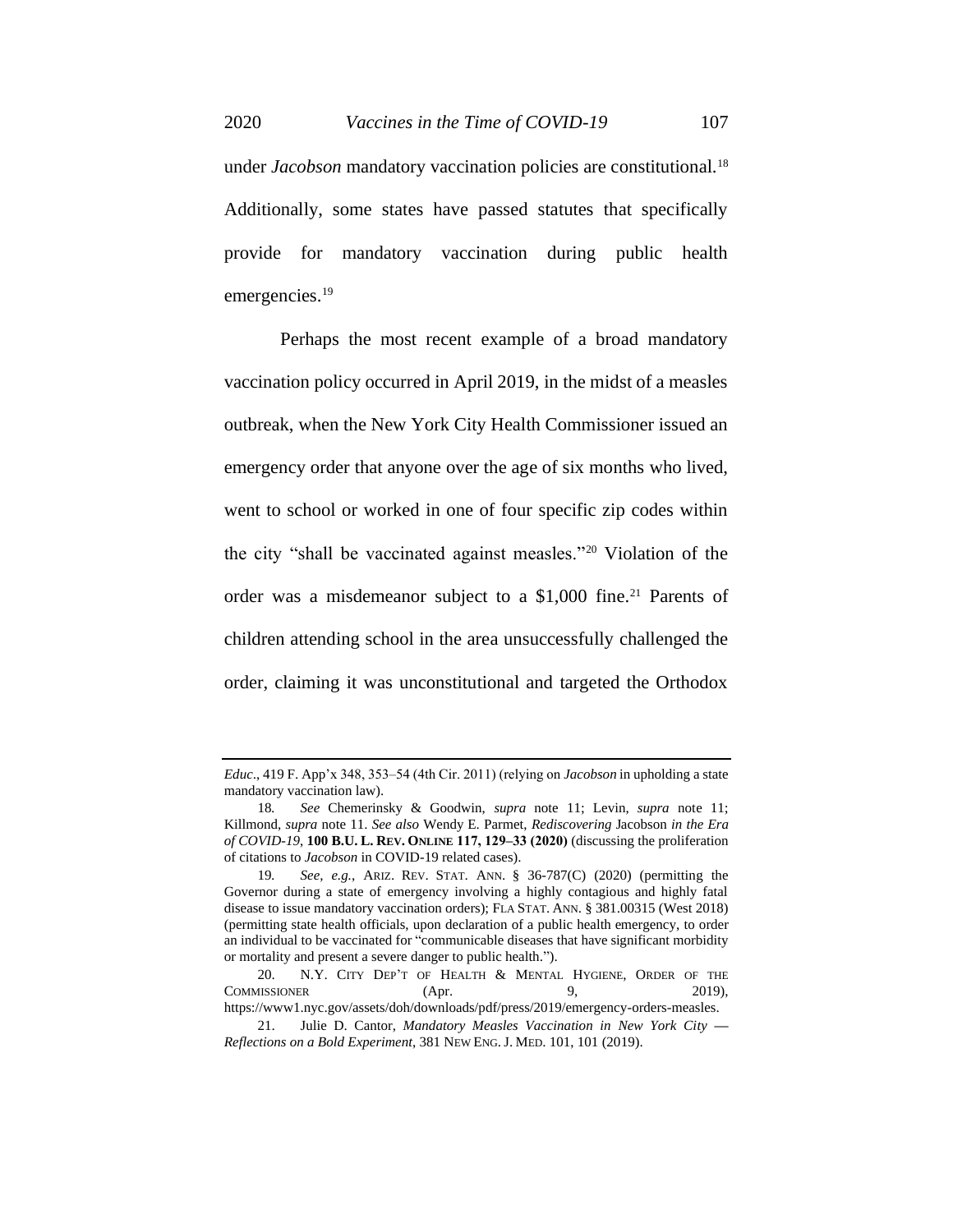Jewish community.<sup>22</sup> Perhaps what was most striking about this order was that it arguably could have left open the possibility of forced vaccination. The Commissioner initially suggested forced vaccination could be considered on a "case by case basis" before eventually settling on instituting a  $$1,000$  fine.<sup>23</sup> Public reaction to the order was mixed, with some finding it coercive<sup>24</sup> and others concerned that wealthy individuals could simply buy their way out of vaccination. Only twenty-nine fines were ultimately issued and by September 2019 the outbreak was contained, and the emergency order was lifted.<sup>25</sup>

Similarly, a mandatory vaccine for COVID-19 could be justified by a state's need to promote public health and safety. The COVID-19 pandemic is the worst public health crisis in the United States in the last century and has led to a significant economic downturn and the closing of schools and universities. For these

<sup>22</sup>*. C.F. v. N.Y. City Dep't of Health & Mental Hygiene*, No. 508356/19, slip op. 31047(U) (N.Y. Sup. Ct. Apr. 18, 2019).

<sup>23.</sup> Cantor, *supra* note 21, at 101–102.

<sup>24.</sup> Laura Nahmias, Dan Goldberg, & Amanda Eisenberg, *Measles Outbreak Tests Limits of Religious Freedom in New York City*, POLITICO (Apr. 15, 2019, 5:52 PM), https://www.politico.com/story/2019/04/15/measles-new-york-1276927.

<sup>25.</sup> Katie Honan, *New York City Declare Measles Outbreak Over*, WALL ST. J. (Sept. 3, 2019, 5:49 PM), https://www.wsj.com/articles/new-york-city-ends-emergencyorder-on-measles-outbreak-11567532417.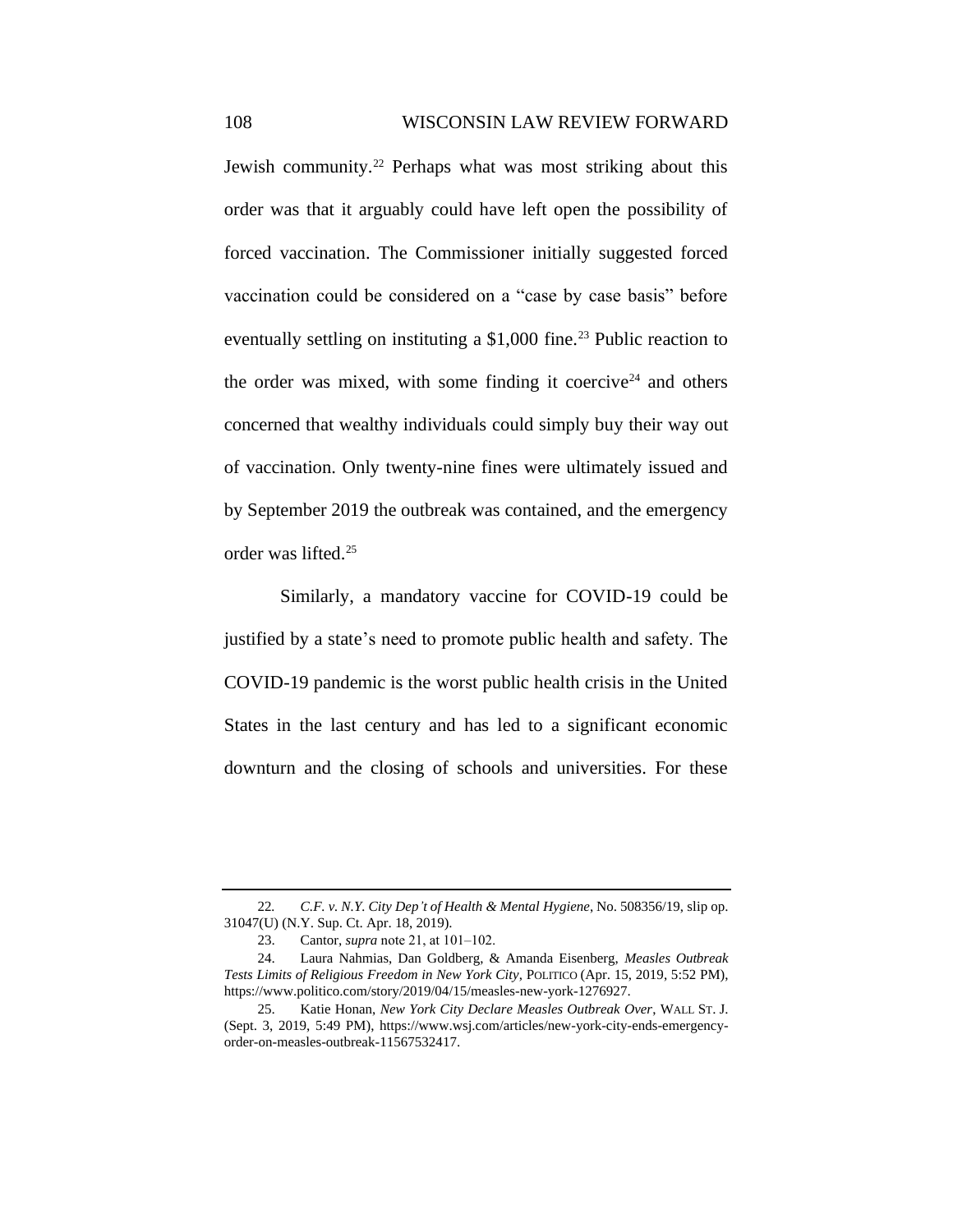reasons the New York State Bar Association's Health Law Section has recommended mandatory vaccination for all Americans.<sup>26</sup>

However, the danger with broad-based immunization policies – such as the one in *Jacobson* that applied to *all* adult inhabitants of Cambridge, Massachusetts, or New York's Emergency Order, that applied to all individuals over the age of six months who lived, worked or attended school in certain zip codes – is that they are very heavy handed, and controversial. In the United States today, where even mask mandates are divisive, it is unlikely that many states will enact a compulsory vaccination policy for everyone, even if doing so were constitutionally permissible.

Additionally, this type of heavy-handed public health tactic can backfire, escalate tensions, and increase mistrust of government. Dr. Anthony Fauci, director of the National Institute of Allergy and Infectious Diseases has explicitly stated that he does not foresee mandating a vaccine for the general public.<sup>27</sup> Americans who are opposed to vaccination, do not only oppose the vaccines, but are also opposed to the compulsory nature of mandatory policies which they

<sup>26.</sup> N.Y. STATE BAR ASS'N HEALTH L. SECTION, COVID-19 REPORT 64-65 (Sept. 20, 2020), https://nysba.org/healthlawsectioncovid19/.

<sup>27.</sup> Pratap, *supra* note 10.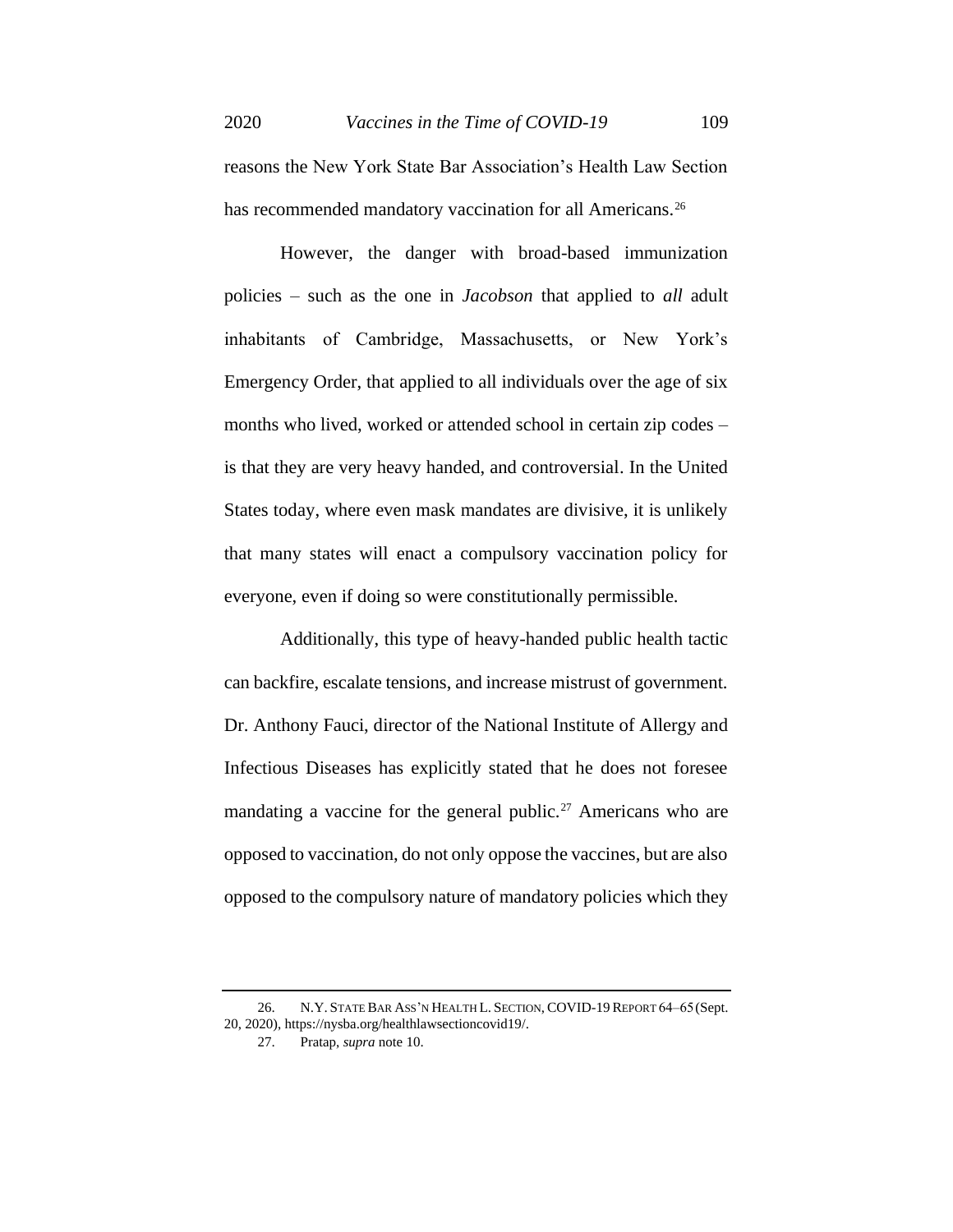view as government intrusion on personal liberty.<sup>28</sup> Broad mandatory policies could therefore have the unintended consequence of increasing public resistance to vaccination.

### *B. Targeted Mandatory Vaccination Policies*

A less intrusive approach would be for state governments to enact targeted mandatory vaccination policies that essentially condition receipt of a benefit, such as attending school, to individuals who are vaccinated. This approach would fit into the vaccination framework that currently exists in the United States. All fifty states currently require some compulsory vaccination for children attending daycare facilities and K-12 schools.<sup>29</sup> Based on Supreme Court precedent,  $30$  it is clear states have the power to enact these laws.<sup>31</sup> These laws allow for medical exemptions when vaccination is contraindicated , which is not controversial since the

<sup>28.</sup> Katie Berry, *Pumping the Brakes on Measles Outbreaks*, 52 TEX. TECH L. REV. 505, 508 (2020).

<sup>29</sup>*. See School Vaccination Requirements and Exemptions*, CTR. FOR DISEASE CONTROL & PREVENTION (Oct. 12, 2017), https://www.cdc.gov/vaccines/imzmanagers/coverage/schoolvaxview/requirements/index.html.

<sup>30</sup>*. See Zucht v. King*, 260 U.S. 174, 176‒77 (1922) (extending *Jacobson* by holding a city can require compulsory vaccination for schoolchildren even if there is no epidemic); *Prince v. Massachusetts*, 321 U.S. 158, 166 (1944) (upholding the right of the state as "*parens patriae*," to prohibit child labor, despite parental objections, since doing so involved public health).

<sup>31</sup>*. See, e.g.*, *Phillips v. City of New York*, 542 (2d Cir. 2015) (relying on *Jacobson* and *Zucht* in rejecting constitutional challenges to New York City's mandatory vaccination provision for schoolchildren).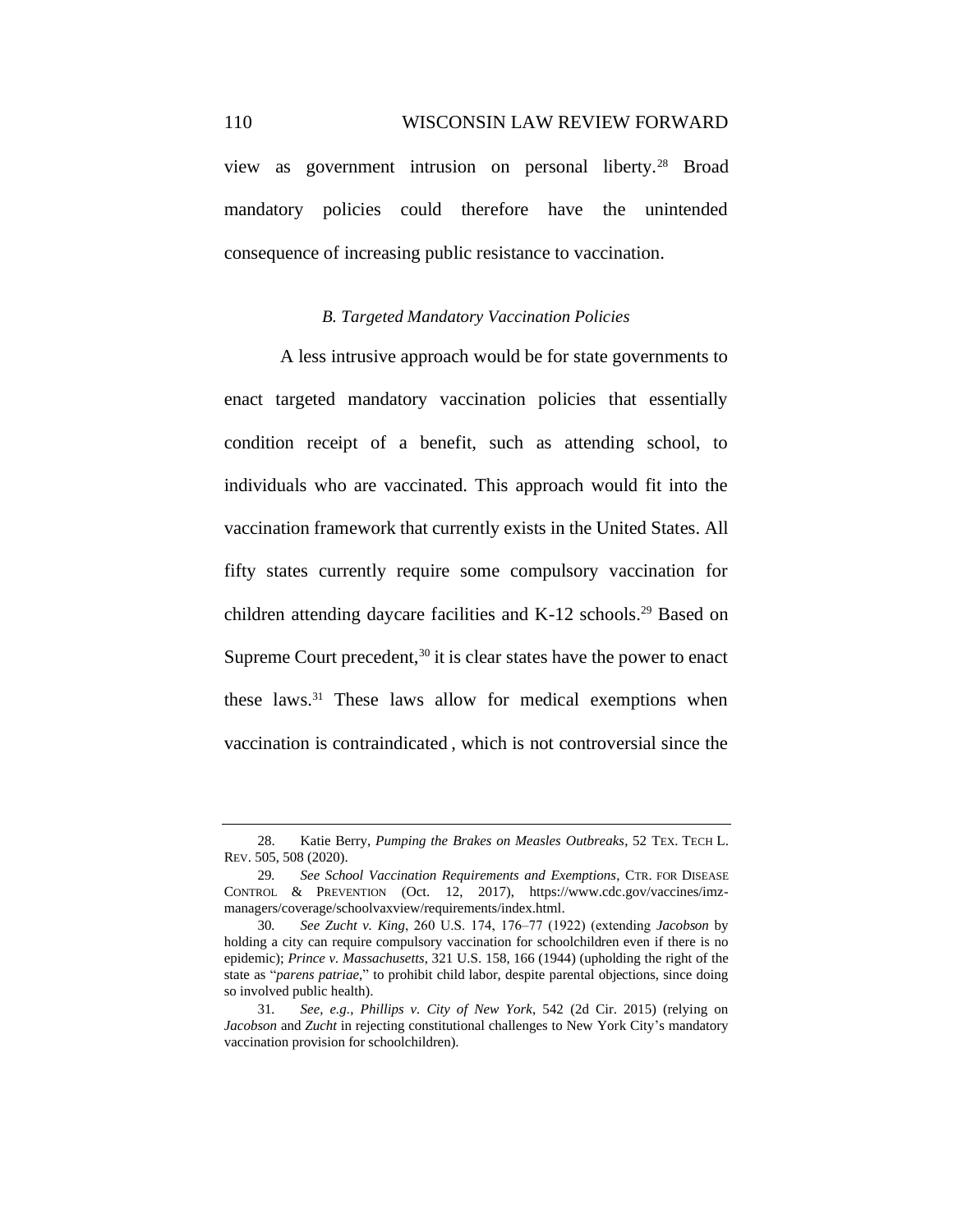very purpose of vaccines is to protect health. <sup>32</sup> Many states also have mandatory vaccination laws covering college students<sup>33</sup> as well as employees in nursing homes and healthcare facilities.<sup>34</sup>

Targeted mandatory vaccination policies have been quite effective in limiting the spread of various vaccine preventable diseases.<sup>35</sup> For example, compulsory vaccination laws for school aged children led to a drastic reduction in measles.<sup>36</sup> Similarly, mandatory influenza immunization policies for health care personnel have increased vaccination rates and decreased rates of influenza.<sup>37</sup>

<sup>32</sup>*. See* Levin, *supra* note 11, at 1201. In *Jacobson v. Massachusetts,* Justice Harlan imagined cases where vaccination of particular individuals could lead to significant medical problems and in those cases, courts should have the power "to interfere and protect the health and life of the individual concerned." *Jacobson v. Massachusetts*, 197 U.S. 11, 38‒39 (1905). However, a procedural tightening of medical exemptions is an effective means of ensuring only those who have a true medical need are exempted. See Reiss & Weithorn, *supra* note 10, at 964.

<sup>33</sup>*. See State Information: MenACWY Vaccine Mandates for Colleges and Universities*, IMMUNIZATION ACTION COAL., https://www.immunize.org/laws/menin.asp (last visited Sept. 9, 2020).

<sup>34.</sup> Brian Dean Abramson, *Vaccine Law in the Healthcare Workplace*, 12 J. HEALTH & LIFE SCI. L. 22, 26-27, 36 (2019).

<sup>35</sup>*. See generally* Robert A. Bednarczyk, Adrian R. King, Ariana Lahijani, & Saad B. Omer, *Current Landscape of Nonmedical Vaccination Exemptions in the United States: Impact of Policy Changes*, 18 EXPERT REV. VACCINES 175 (2019) (discussing how vaccination mandates for school entry have been successful in achieving a high level of coverage); Chemerinsky & Goodwin, *supra* note 11, at 599 (discussing why compulsory vaccination laws are essential); Levin, *supra* note 11, at 1200 (discussing how vaccine mandates have been successful and warning of the risks associated with laws that permit too many exemptions).

<sup>36</sup>*. See* Chemerinsky & Goodwin, *supra* note 11, at 597.

<sup>37.</sup> Comm. on Infectious Diseases, *Influenza Immunization for All Health Care Personnel: Keep it Mandatory*, 136 PEDIATRICS 809, 809 (2015) (policy statement reaffirming the American Academy of Pediatrics' support for mandatory influenza vaccination for health care personnel).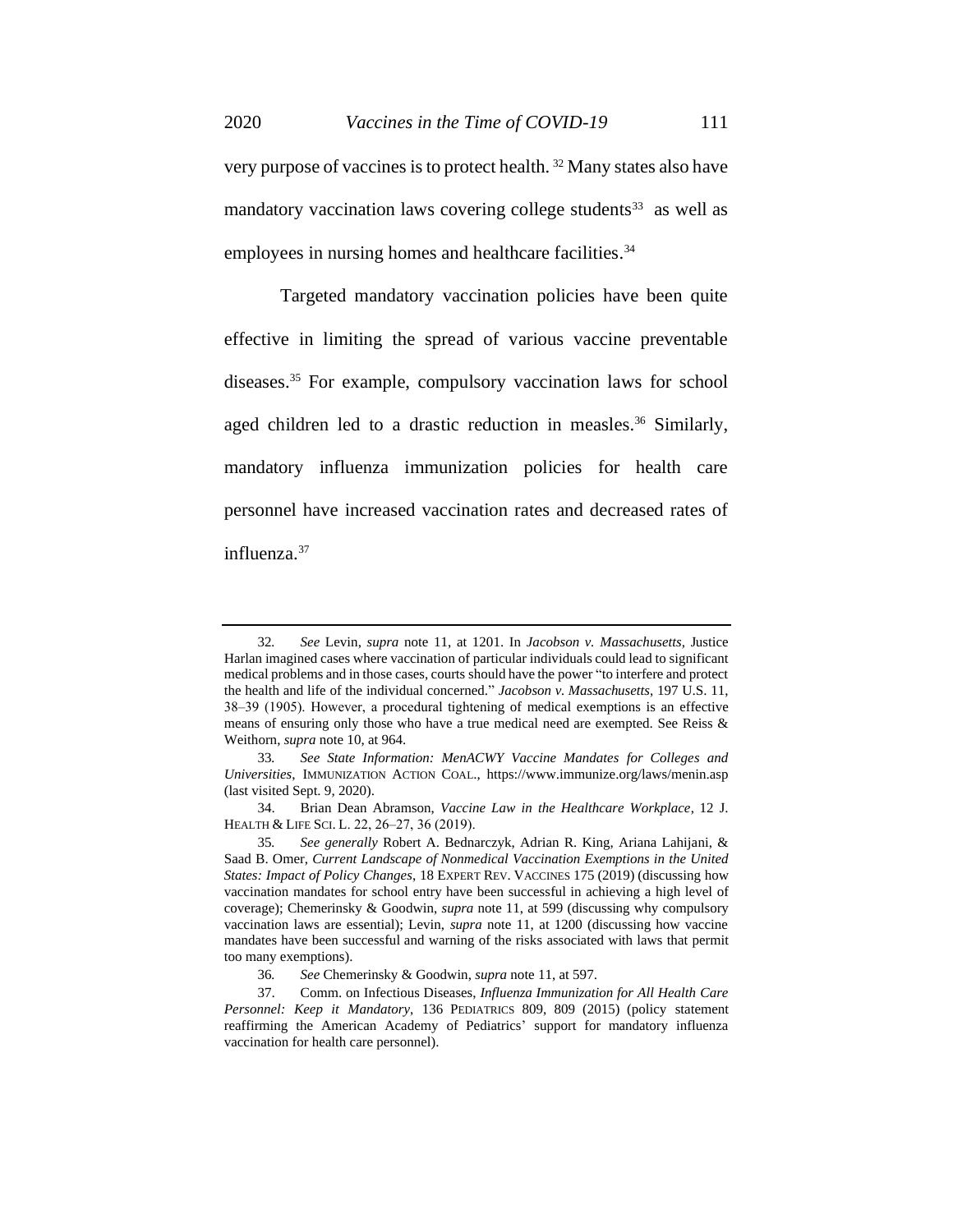One of the most controversial issues surrounding compulsory vaccination laws are religious or philosophical exemptions. Currently forty-five states have at least one of these two types of exemptions from mandatory school vaccinations.<sup>38</sup> In the aftermath of recent measles outbreaks, both New York<sup>39</sup> and California<sup>40</sup> eliminated these exemptions. While the majority of parents support routine childhood immunization, vocal groups of parents have strongly opposed attempts to eliminate religious and philosophical exemptions.<sup>41</sup> Yet eliminating religious exemptions can be effective, and doing so in California led to increased vaccination rates, particularly in those counties that previously had the lowest vaccination rates.<sup>42</sup> While the elimination of nonmedical exemptions in California did lead to an increase in medical

<sup>38</sup>*. States with Religious and Philosophical Exemptions From School Immunization Requirements*, NAT'L CONF. OF STATE LEGISLATORS (June 26, 2020), https://www.ncsl.org/research/health/school-immunization-exemption-state-laws.aspx. The only states that do not have these exemptions are West Virginia, Mississippi, Maine, New York and California.

<sup>39.</sup> S.B. 2994, 2019-20 Leg., Reg. Sess. (N.Y. 2019) (approved by Governor Andrew Cuomo on June 13, 2019).

<sup>40.</sup> S.B. 277, 2015–16 Leg., Reg. Sess. (Cal. 2015) (approved by Governor Jerry Brown on June 30, 2015).

<sup>41.</sup> Roni Caryn Rabin, *Eager to Limit Exemptions to Vaccination, States Face Staunch Resistance*, N.Y. TIMES (June 14, 2019, 2:40 PM), https://www.nytimes.com/2019/06/14/health/vaccine-exemption-health.html.

<sup>42.</sup> Sindiso Nyathi, Hannah C. Karpel, Kristin L. Sainani, Yvonne Maldonado, Peter J. Hotez, Eran Bendavid, & Nathan C. Lo, *The 2016 California Policy to Eliminate Nonmedical Vaccine Exemptions and Changes in Vaccine Coverage: An Empirical Policy Analysis*, PUB. LIBR. SCI. MED., Dec. 23, 2019, at 1‒2.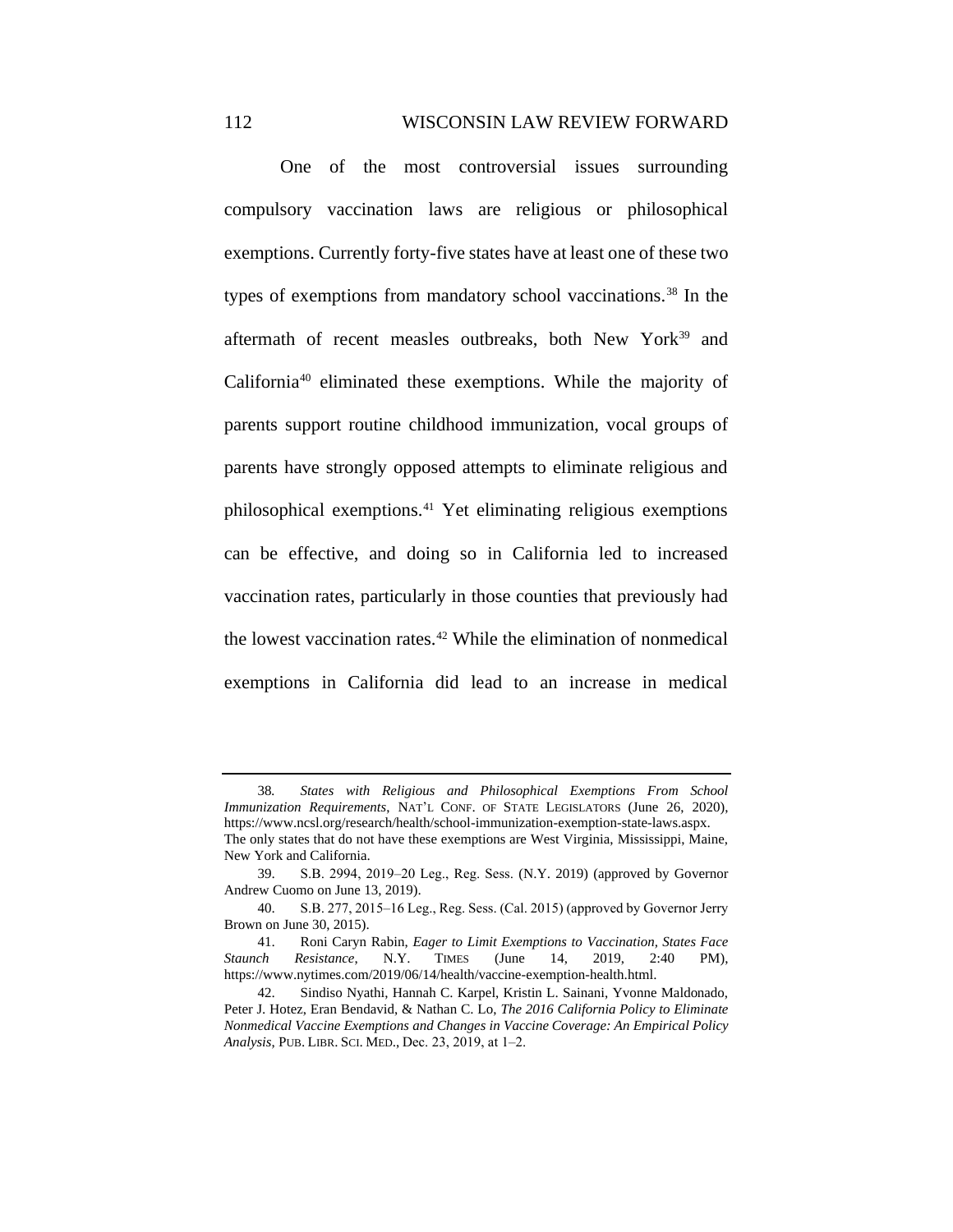exemptions, this was more than offset by the greater reduction in nonmedical exemptions.<sup>43</sup>

While eliminating religious and philosophical exemptions may be politically controversial, it is clearly legal and constitutional to do so.<sup>44</sup> Religious opponents of mandatory vaccination laws frequently argue that these laws interfere with their right to the free exercise of religion under the First Amendment to the United States Constitution. This is legally incorrect, since the United States Supreme Court in *Employment Division v. Smith*<sup>45</sup> stated that under the Free Exercise Clause of the First Amendment neutral laws of general applicability are constitutional.<sup>46</sup> In other words, even if a law burdens a religious practice, if the legislatures' motivation in passing the law was not religious interference and the law does not single out only religious behavior, it does not violate the Free Exercise Clause. Mandatory vaccination laws, which apply to all members of a given group, whether that be schoolchildren or

<sup>43</sup>*. Id.*

<sup>44.</sup> Chemerinsky & Goodwin, *supra* note 11, at 609. *See also Phillips v. City of New York*, 775 F.3d 538, 542 (2d Cir. 2015).

<sup>45.</sup> 494 U.S. 872 (1990).

<sup>46</sup>*. Id.* at 888 (emphasizing that individuals seeking religious exemptions to generally applicable laws should turn to the legislative process and not the courts).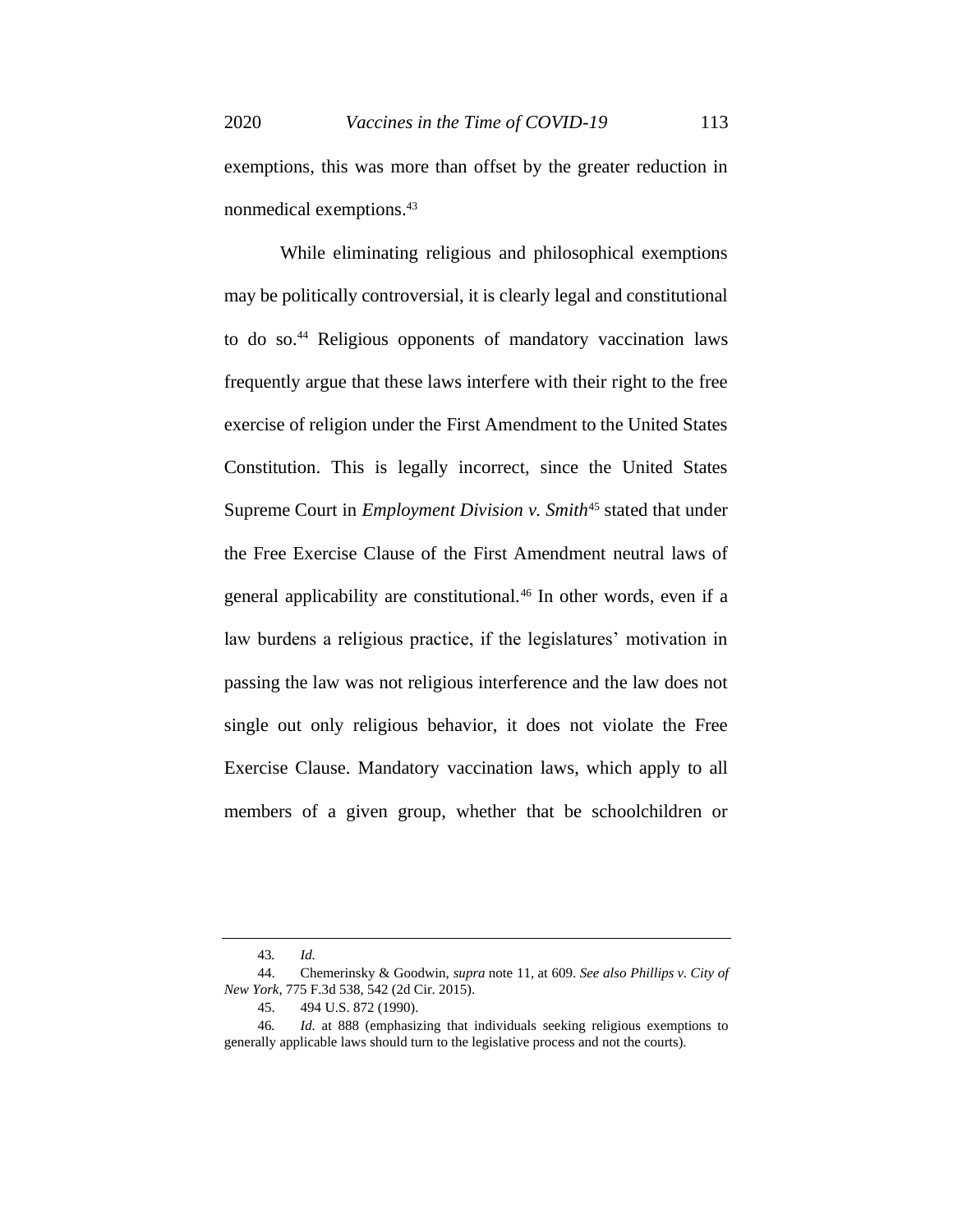healthcare workers, are certainly neutral laws of general applicability.

In response to *Smith*, Congress passed the Religious Freedom Restoration Act (RFRA) which restored the compelling interest test — the standard courts had used to interpret Free Exercise claims prior to *Smith*. <sup>47</sup> However, the Supreme Court soon held in *City of Boerne v. Flores*<sup>48</sup> that RFRA was unconstitutional as applied to state and local laws.<sup>49</sup> As a result, while RFRA requires federal statutes that significantly burden religion to pass strict scrutiny, it does not apply to state and local laws. In response to *City of Boerne v. Flores*, Congress then passed the Religious Land Use and Institutionalized Persons Act (RLUIPA) which requires state statutes that significantly burden religion pass strict scrutiny if these statutes involve land use or institutionalized persons.<sup>50</sup> RLUIPA clearly does not apply to an individual's religious challenge to a state's mandatory vaccination laws.

<sup>47.</sup> Religious Freedom Restoration Act (RFRA) of 1993, 42 U.S.C. § 2000bb (1993).

<sup>48.</sup> 521 U.S. 507 (1997).

<sup>49</sup>*. Id.* at 536 (holding that Congress exceeded its authority in applying RFRA to the states).

<sup>50.</sup> Religious Land Use and Institutionalized Persons Act (RLUIPA), 42 U.S.C. § 2000cc (2000).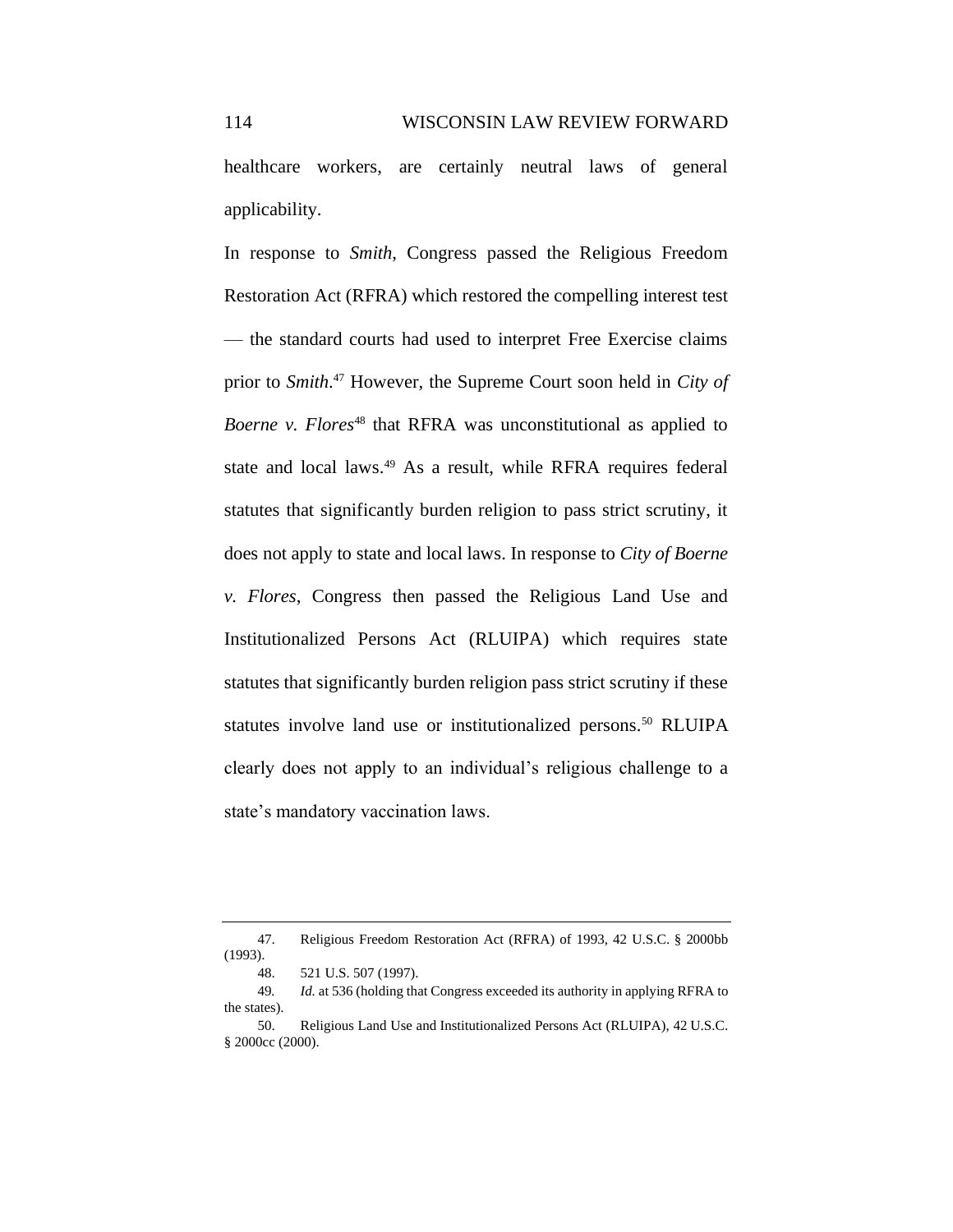Not only are religious exemptions from mandatory vaccination laws not required, some courts have held that these exemptions may be unconstitutional. The Mississippi Supreme Court found that the religious exemption in the state's compulsory vaccination law for school children violated the equal protection clause of the Fourteenth Amendment since it was only available to members of religious denominations.<sup>51</sup> The exemption therefore discriminated against the majority of children who did not have a religious objection to vaccination and who would be exposed to those who were unvaccinated due to their religious beliefs.<sup>52</sup> The Maryland Court of Appeals held that a Maryland mandatory vaccination statute violated the Establishment Clause since it only permitted a religious exemption to members of a recognized church or denomination.<sup>53</sup> It is well established that laws cannot favor some religions over others, so if a state includes a religious exemption in its mandatory vaccination statute, this exemption must be broad and inclusive to avoid violating the Establishment Clause.<sup>54</sup>

<sup>51</sup>*. Brown v. Stone*, 378 So. 2d 218, 223 (Miss. 1979).

<sup>52</sup>*. Id.* ("[W]e hold that the provision providing an exception from the operation of the statute because of religious belief is in violation of the Fourteenth Amendment to the United States Constitution and therefore is void.").

<sup>53</sup>*. Davis v. Maryland*, 451 A.2d 107, 113‒14 (Md. 1982).

<sup>54</sup>*. See also* Levin, *supra* note 11, at 1208‒09 (arguing that mandatory vaccination laws that include religious exemptions are only constitutional if they include a comparable nonreligious exemption). For a discussion of religious exemptions to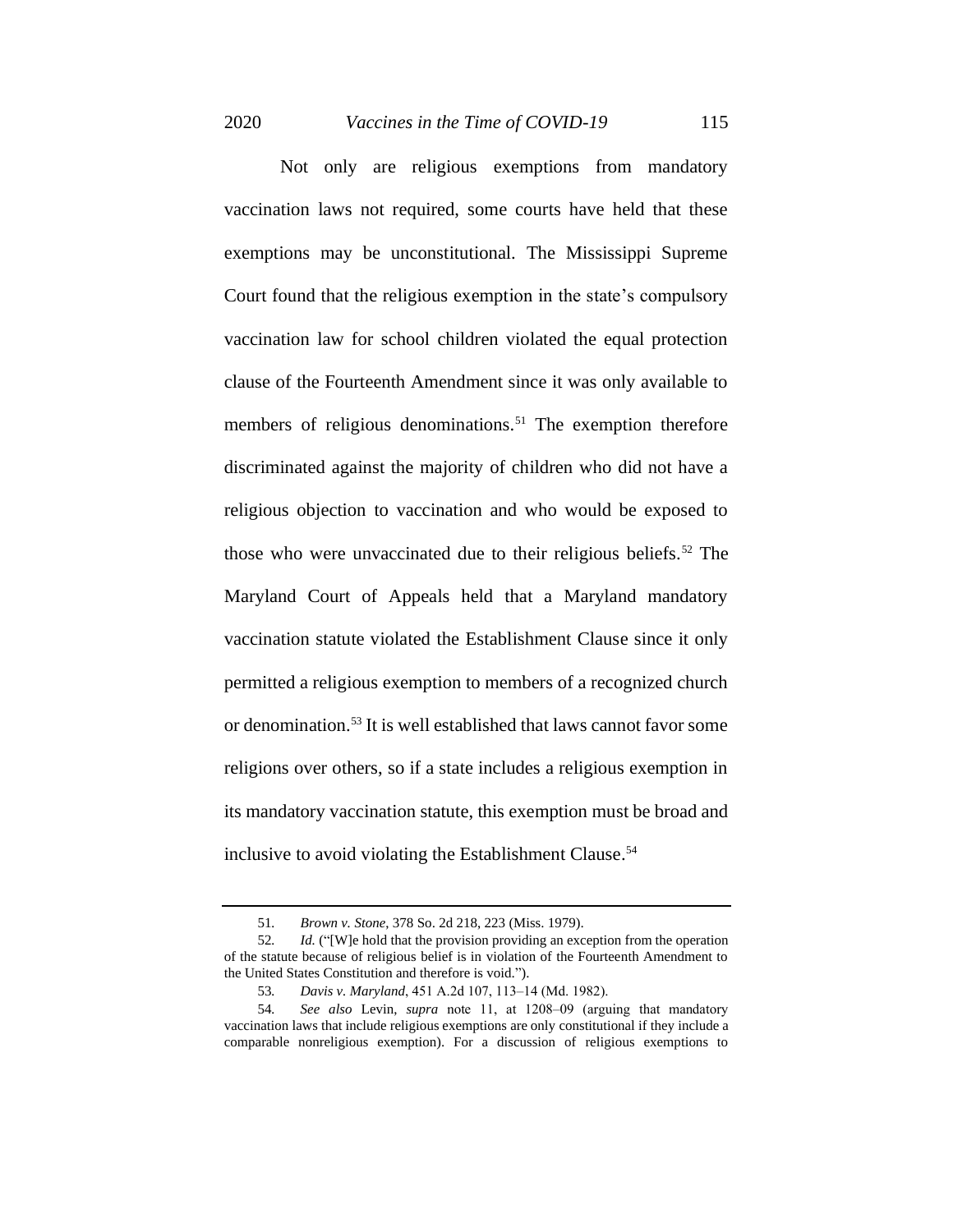However, at least twenty-one states have enacted their own state religious freedom restoration acts, some of which require strict scrutiny in analyzing state free exercise claims.<sup>55</sup> Additionally there are states that have interpreted their state constitutions to provide additional protection for religious practices.<sup>56</sup> While in some states mandatory vaccination policies that burden religious practices would need to pass strict scrutiny, even prior to the COVID-19 pandemic, courts have held that mandatory vaccination laws passed this test.<sup>57</sup> It is difficult to imagine a more compelling state interest than ending the worst public health crisis in the United States in the last century, which has led to a significant economic downturn and millions of K-12 and university students unable to return to the classroom.

mandatory vaccination policies see generally Killmond, *supra* note 11 (opining that cases involving religious exemptions to mandatory vaccine laws have historically considered third party harms); Chemerinsky & Goodwin, *supra* note 11, at 607–09 (discussing cases that held religious exemption to compulsory vaccination laws were unconstitutional); Christopher Ogolla, *The Public Health Implications of Religious Exemptions: A Balance Between Public Safety and Personal Choice, or Religion Gone Too Far?*, 25 HEALTH MATRIX 257, 260 (2015) (opining that religious exemptions at times permit religious conduct that is inconsistent with public health and welfare).

<sup>55</sup>*. See generally* STATE RELIGIOUS FREEDOM RESTORATION ACTS: A COMPILATION OF ENACTED AND RECENTLY PROPOSED LEGISLATION (William H. Manz ed., 2016).

<sup>56</sup>*. See* Stephanie H. Barclay, *First Amendment "Harms*,*"* 95 IND. L.J. 331, 341 (2020).

<sup>57</sup>*. See, e.g.*, *F.F. ex rel. Y.F. v. New York*, 114 N.Y.S.3d 852, 867 (N.Y. Sup. Ct. 2019) ("The courts addressing this question have uniformly concluded that compulsory vaccination laws without religious exemptions are constitutional, regardless of whether rational basis or strict scrutiny applies . . . .").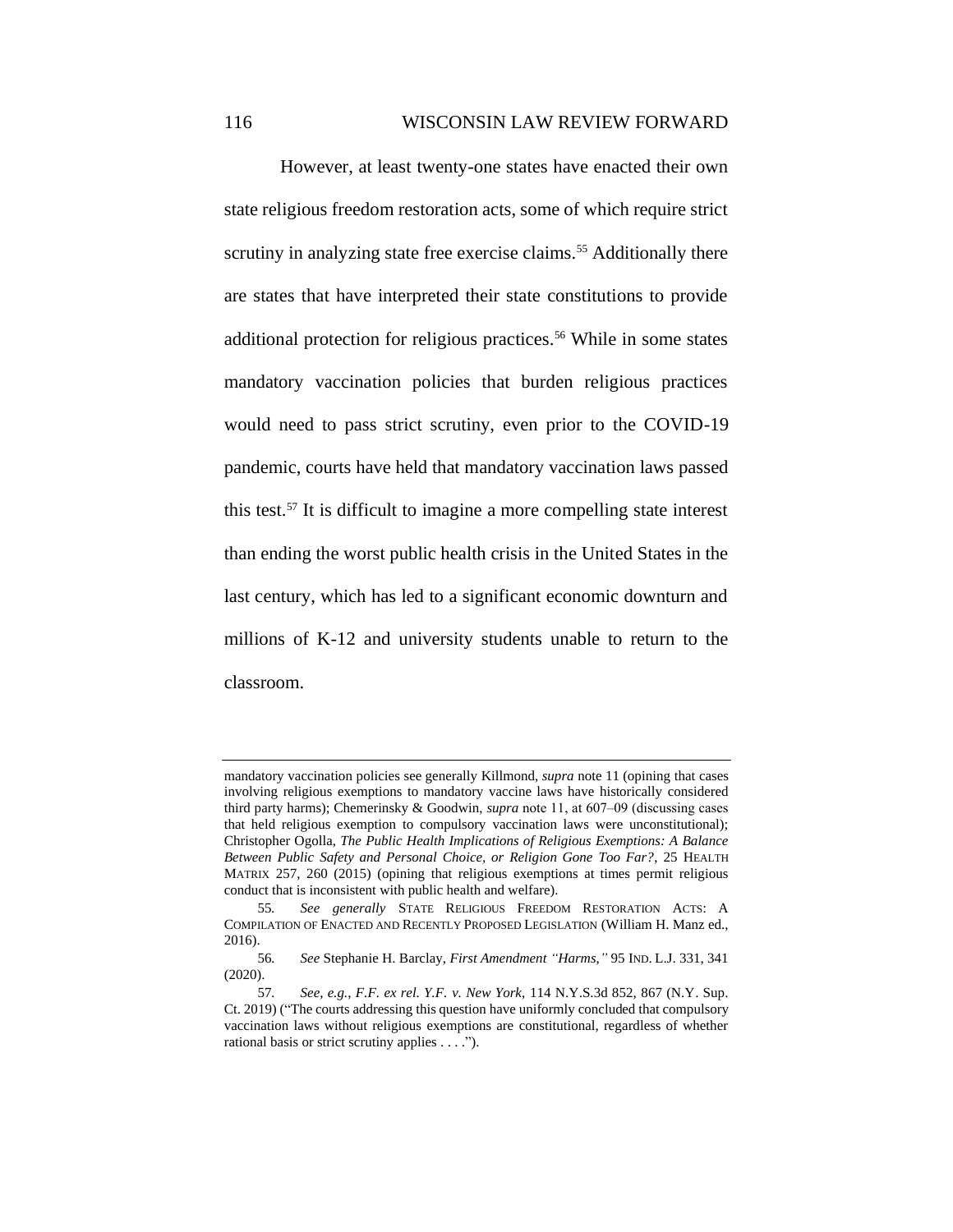State governments should consider enacting some form of targeted vaccination against the SARS-CoV-2 coronavirus, under their general police powers with the goal of ensuring that these policies cover those most at risk, and those most likely to spread the disease. Targeted policies that condition receipt of a benefit on immunization would be less heavy-handed and controversial than the broader type of immunization policy discussed in the previous Subpart. Additionally, these policies already exist in all fifty states, so there is already a framework in place. In addition to covering schoolchildren, college students and healthcare employees, states might consider passing legislation that would require proof of vaccination as a prerequisite for using public transportation, going to large public events such as concerts and sporting events or going to a gym, restaurant, or bar. This could be justified under the states' public health police power. While this Part focuses on the states' police power, the federal government should consider mandating vaccination as a prerequisite to obtaining or renewing a passport, to decrease the risk Americans will be infected with COVID-19 abroad and continue the spread of the virus in their home communities.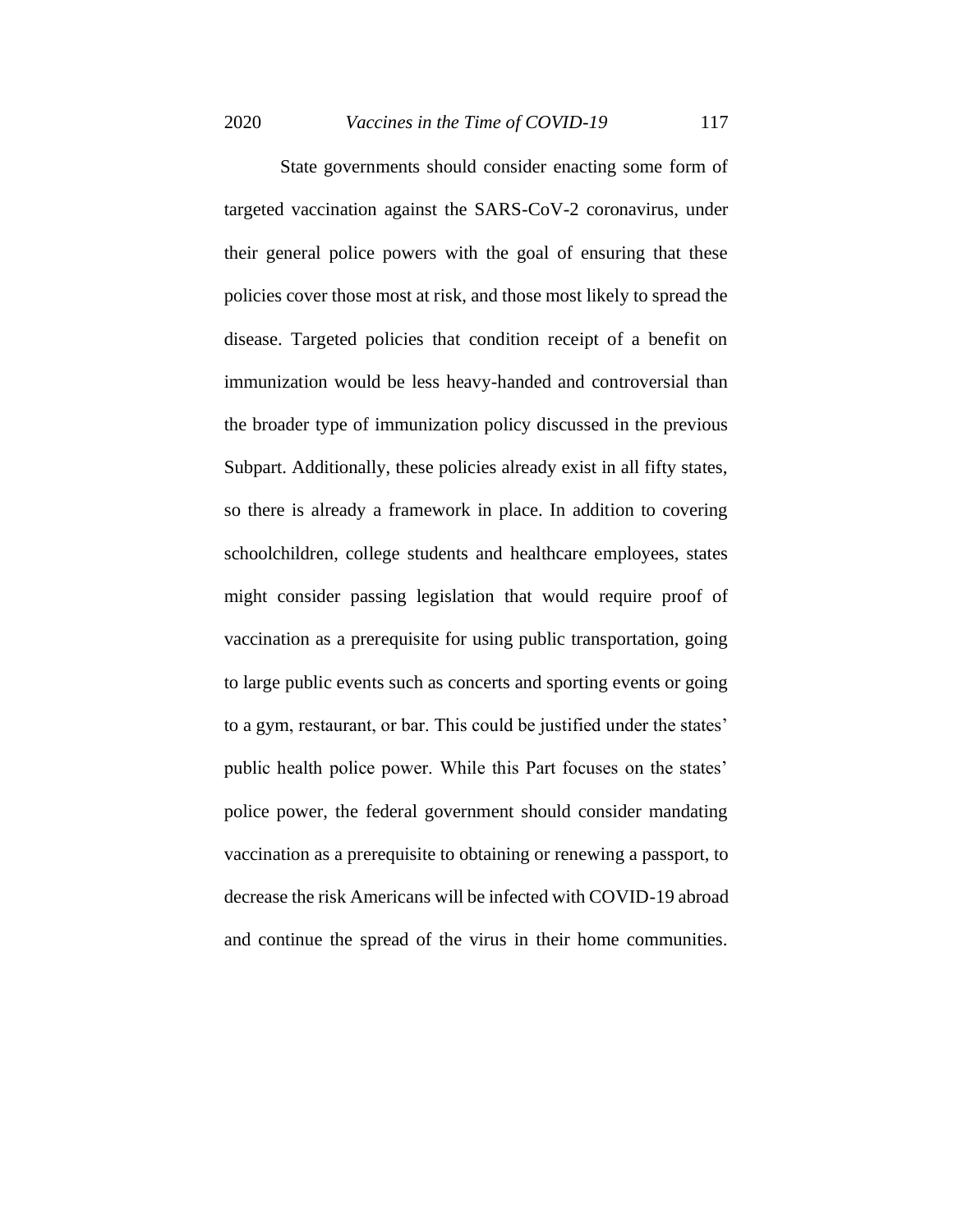While limiting religious exemptions is politically controversial, it is constitutional to do so and will likely increase the vaccination rate.<sup>58</sup>

#### II. PRIVATE BUSINESS MANDATES

In addition to government mandates, a different and complementary approach would be for private businesses to mandate COVID-19 vaccination for either, or both, employees and customers. Private businesses have significant flexibility in adopting compulsory vaccination policies which, unlike government mandated policies, are simply not subject to constitutional restrictions. It should be noted, however, that at least one state, Oregon, has a statutory provision prohibiting employers from mandating vaccinations that are not required by the government.<sup>59</sup> Additionally, in a unionized workforce, the union might be able to successfully challenge unilaterally implemented mandatory vaccination policies.<sup>60</sup>

<sup>58.</sup> It should be noted that some states have increased vaccination rates simply by requiring that parents are educated on the safety and efficacy of vaccination before their children receive a religious exemption. See Levin, *supra* note 1, at 1239–40.

<sup>59.</sup> OR. REV. STAT. ANN. § 433.416(3) (West 2020) ("A worker shall not be required as a condition of work to be immunized under this section, unless such immunization is otherwise required by federal or state law, rule or regulation.").

<sup>60</sup>*. See* Terri Dobbins Baxter, *Employer-Mandated Vaccination Policies: Different Employers, New Vaccines, and Hidden Risks*, 2017 UTAH L. REV. 885, 909‒14 (2017) (discussing legal issues employers should consider before mandating vaccination for their employees).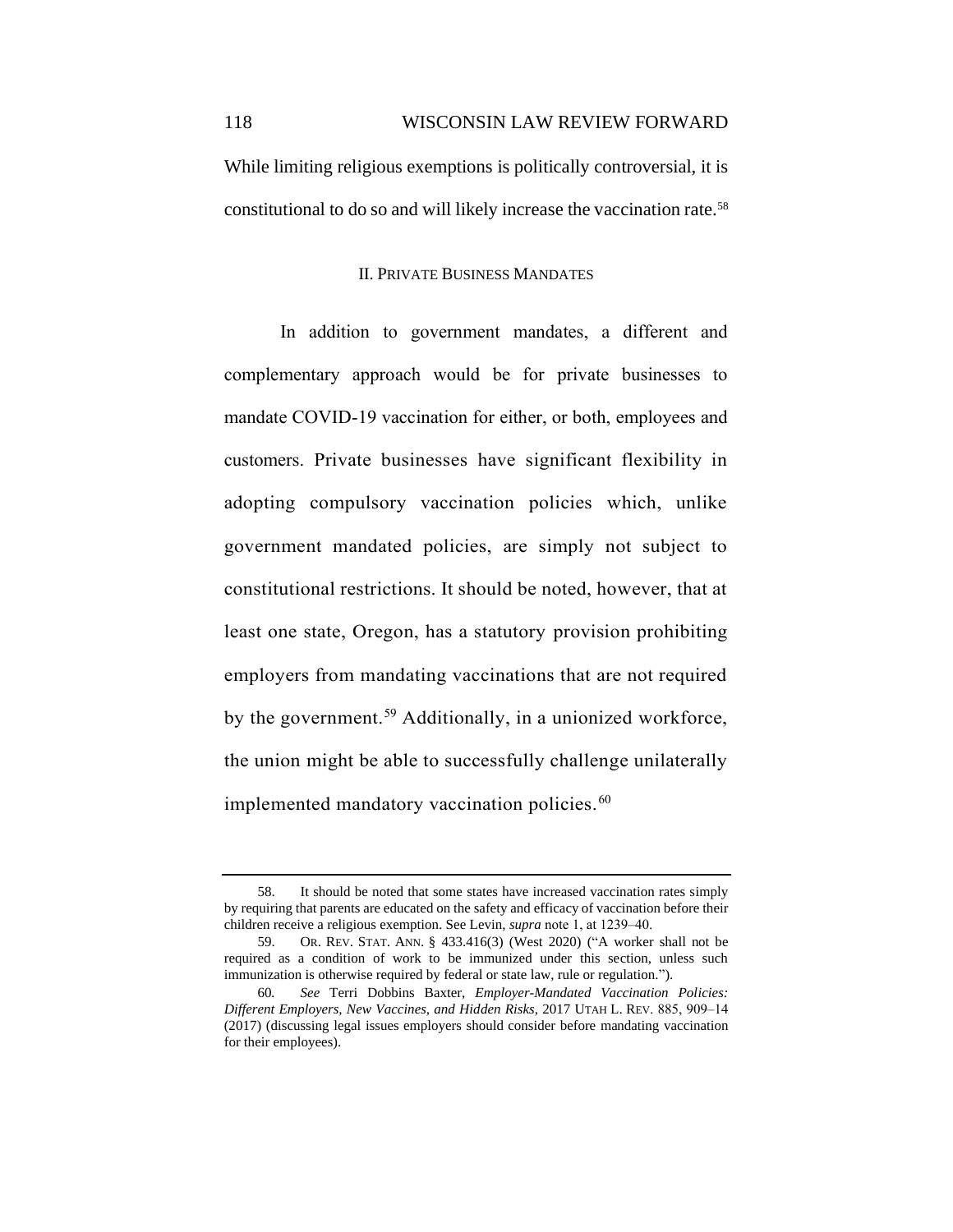These policies should be less controversial than mandatory government vaccination laws since libertarians are opposed to *government mandates* that intrude on individual rights and this is simply not an issue in the context of a *private business* adopting a mandatory vaccination policy.<sup>61</sup> There has also been a high level of distrust of the government when it come to the development of a vaccine against the SARS-CoV-2 coronavirus, which could translate into skepticism regarding government mandates.<sup>62</sup> Employer mandates might therefore be less contentious.

However, few businesses outside of healthcare facilities and nursing homes have enacted vaccination policies, partly out of fear that employees or customers would consider these policies an unacceptable invasion of their personal lives. Additionally, worker's compensation laws may lead to employer liability for vaccine related injuries if they are mandated by the employer.<sup>63</sup> Despite this, in the midst of the

<sup>61.</sup> There will still likely be individuals opposed to vaccination who believe that neither government nor private businesses have the right to tell them to be vaccinated.

<sup>62.</sup> Marie Rosenthal & Sarah Tilyou, *Will Distrust Derail the COVID-19 Vaccination Program?*, INFECTIOUS DISEASE SPECIAL EDITION (Oct. 21, 2020), https://www.idse.net/Covid-19/Article/10-20/Will-Distrust-Derail-the-COVID-19- Vaccination-Program-/60934.

<sup>63</sup>*. See* Baxter, *supra* note 55, at 899.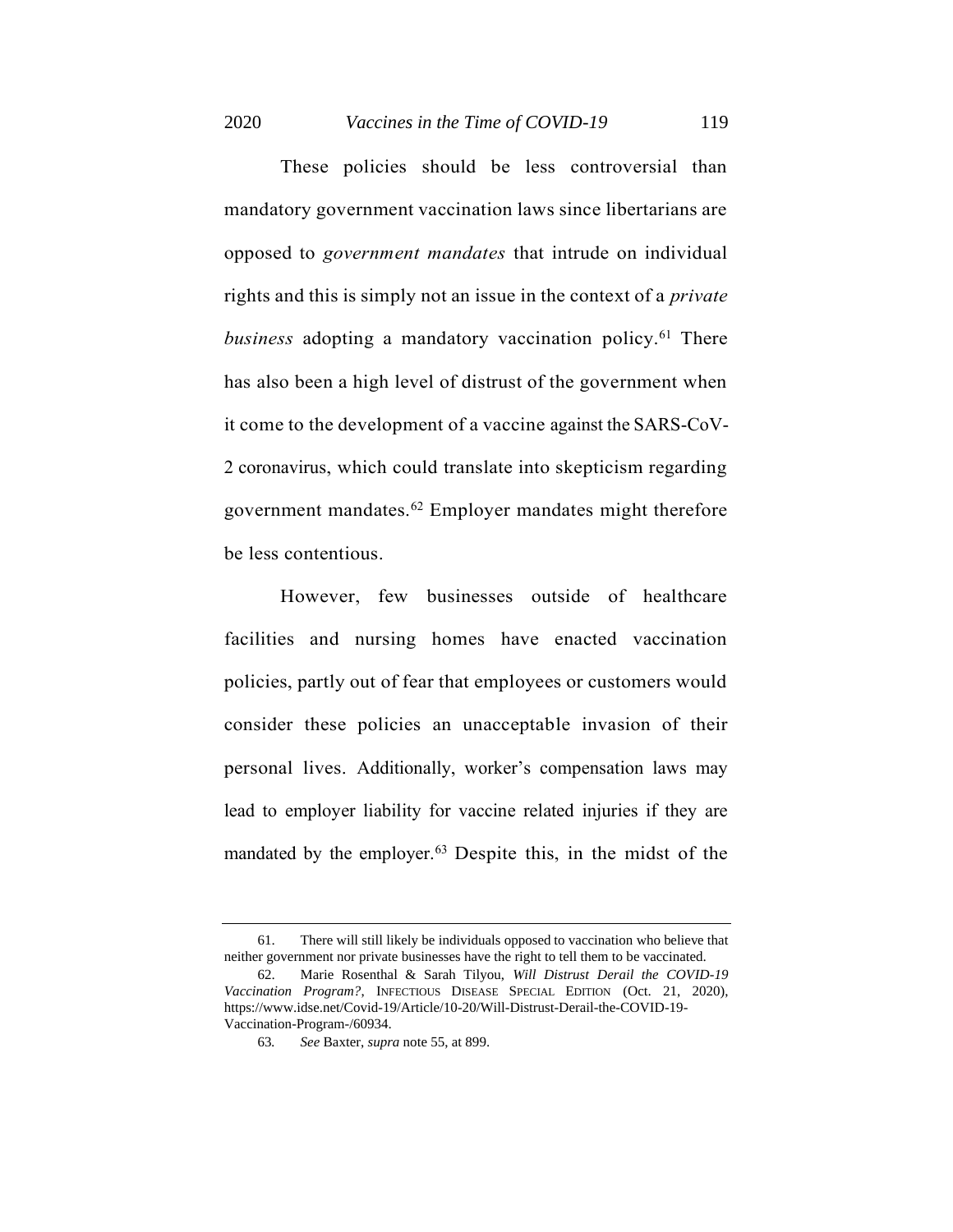COVID-19 pandemic private businesses have more of an incentive to mandate vaccination against the SARS-CoV-2 coronavirus.

If private employers mandate vaccination for their employees, they should provide exemptions for those employees who demonstrate a legitimate medical need. However, it is unclear if a medical exemption would even be required under federal law.<sup>64</sup> While the Americans with Disabilities Act (ADA) prohibits covered employers from discriminating against a "qualified individual on the basis of a disability,"<sup>65</sup> an employee is only covered by the ADA if they can first establish that they have a disability. Many of the common reasons why individuals cannot be vaccinated – such as an allergy to a vaccine – likely do not rise to the level of being a disability for purposes of the ADA.<sup>66</sup>

Furthermore, even if an employee's need for an exemption stems from a "disability" the ADA specifically states

<sup>64</sup>*. See generally id.* at 894‒97.

<sup>65.</sup> 42 U.S.C. § 12112(a) (2009).

<sup>66.</sup> The ADA defines disability as "(A) a physical or mental impairment that substantially limits one or more major life activities of such individual; (B) a record of such an impairment; or (C) being regarded as having such an impairment . . . ." 42 U.S.C. § 12102(1) (2009).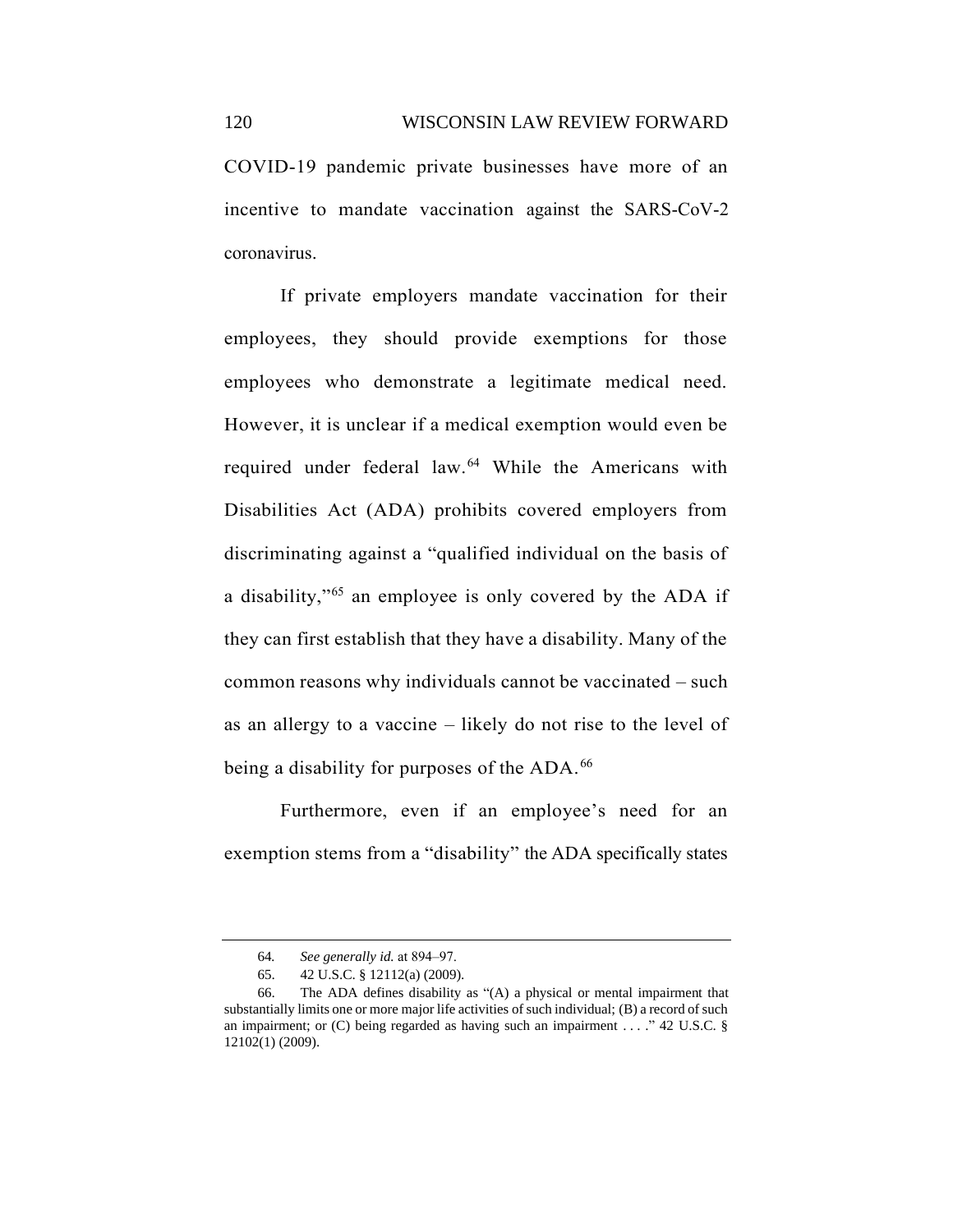2020 *Vaccines in the Time of COVID-19* 121

that employees who pose "a direct threat to the health or safety of other individuals" do not meet the qualification standards of the ADA.<sup>67</sup> The Equal Employment Opportunity Commission (EEOC) regulations define a direct threat as "a significant risk of substantial harm to the health or safety of the individual or others that cannot be eliminated or reduced by reasonable accommodation."<sup>68</sup> Under the ADA, a reasonable accommodation is one that can be done without "significant difficulty or expense."<sup>69</sup> In the midst of the COVID-19 pandemic, with its severe health and economic implications, it is unlikely that medical exemptions would be required under the ADA.

However, it should be noted that the EEOC has understandably discouraged mandatory vaccination policies that do not include medical exemptions.<sup>70</sup> There is a general

<sup>67.</sup> 42 U.S.C § 12113b. The EEOC has acknowledged that allowing individuals with COVID-19 in the workplace would present a "direct threat," and that employers may therefore generally test employees for the virus. *What You Should Know About COVID-19 and the ADA, the Rehabilitation Act, and Other EEO Laws*, U.S.EQUAL EMP.OPPORTUNITY COMM'N (Sept. 8, 2020), https://www.eeoc.gov/wysk/what-you-should-know-aboutcovid-19-and-ada-rehabilitation-act-and-other-eeo-laws.

<sup>68.</sup> 29 C.F.R § 1630.2(r) (2012).

<sup>69.</sup> 42 U.S.C. § 12111(10(A) (2009).

<sup>70</sup>*. Pandemic Preparedness in the Workplace and the Americans with Disabilities Act*, U.S. EQUAL EMP. OPPORTUNITY COMM'N (Mar. 21, 2020), https://www.eeoc.gov/laws/guidance/pandemic-preparedness-workplace-and-americansdisabilities-act ("An employee may be entitled to an exemption from a mandatory vaccination requirement based on an ADA disability that prevents him from taking the influenza vaccine.").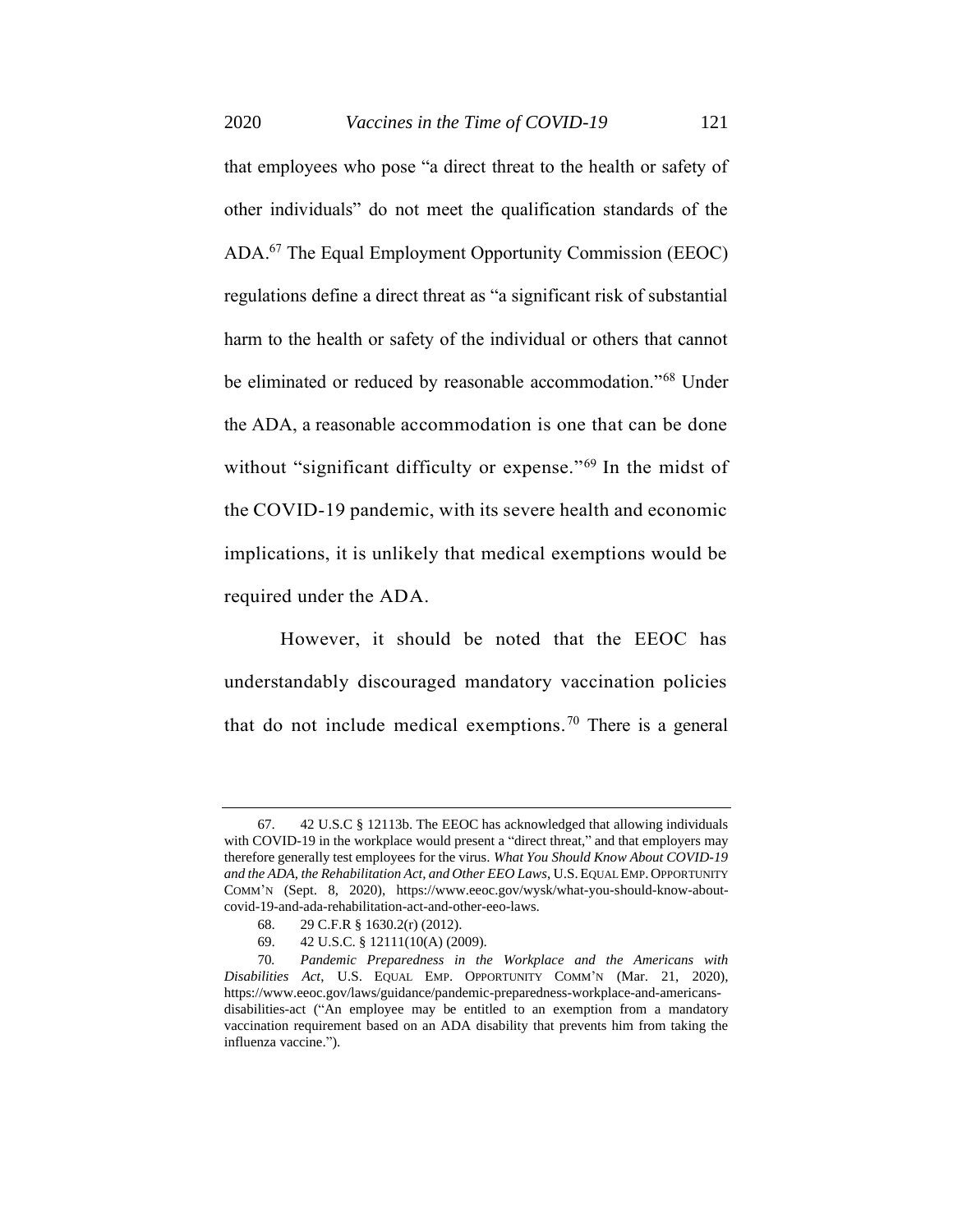consensus that it is wrong to penalize those who cannot be vaccinated for medical reasons, since the very purpose of vaccines is to protect public health. Therefore, employers should provide medical exemptions for those employees who demonstrate a legitimate medical need.<sup>71</sup>

Employers may also be concerned that if policies do not include religious exemptions, they could potentially be liable for religious discrimination. However, it is highly unlikely that federal law would require employers to accommodate employees requesting a religious exemption to a COVID-19 vaccine, even if an employee can show he has a sincerely held religious belief opposing vaccination.<sup>72</sup> Under  $\delta$ 701(j) of Title VII of the 1964 Civil Rights Act, employers must reasonably accommodate religious employees unless accommodation would cause "undue hardship" on the employers' business. <sup>73</sup> In *Trans World Airlines, Inc. v. Hardison*, <sup>74</sup> the United States Supreme Court somewhat

<sup>71.</sup> As with mandatory vaccination statutes, tightening procedural requirements can effectively ensure that only those with a valid medical need are exempted. See Reiss and Weithorn, *supra* note 10, at 964.

<sup>72</sup>*. See, e.g.*, *Fallon v. Mercy Cath. Med. Ctr. of Se. Pa.*, 877 F.3d 487, 492 (3rd Cir. 2017) (determining the employee's objection to vaccination was a personal belief that did "not occupy a place in his life similar to that occupied by a more traditional faith.").

<sup>73.</sup> 42 U.S.C. § 2000e(j) (1991).

<sup>74.</sup> 432 U.S. 63 (1977).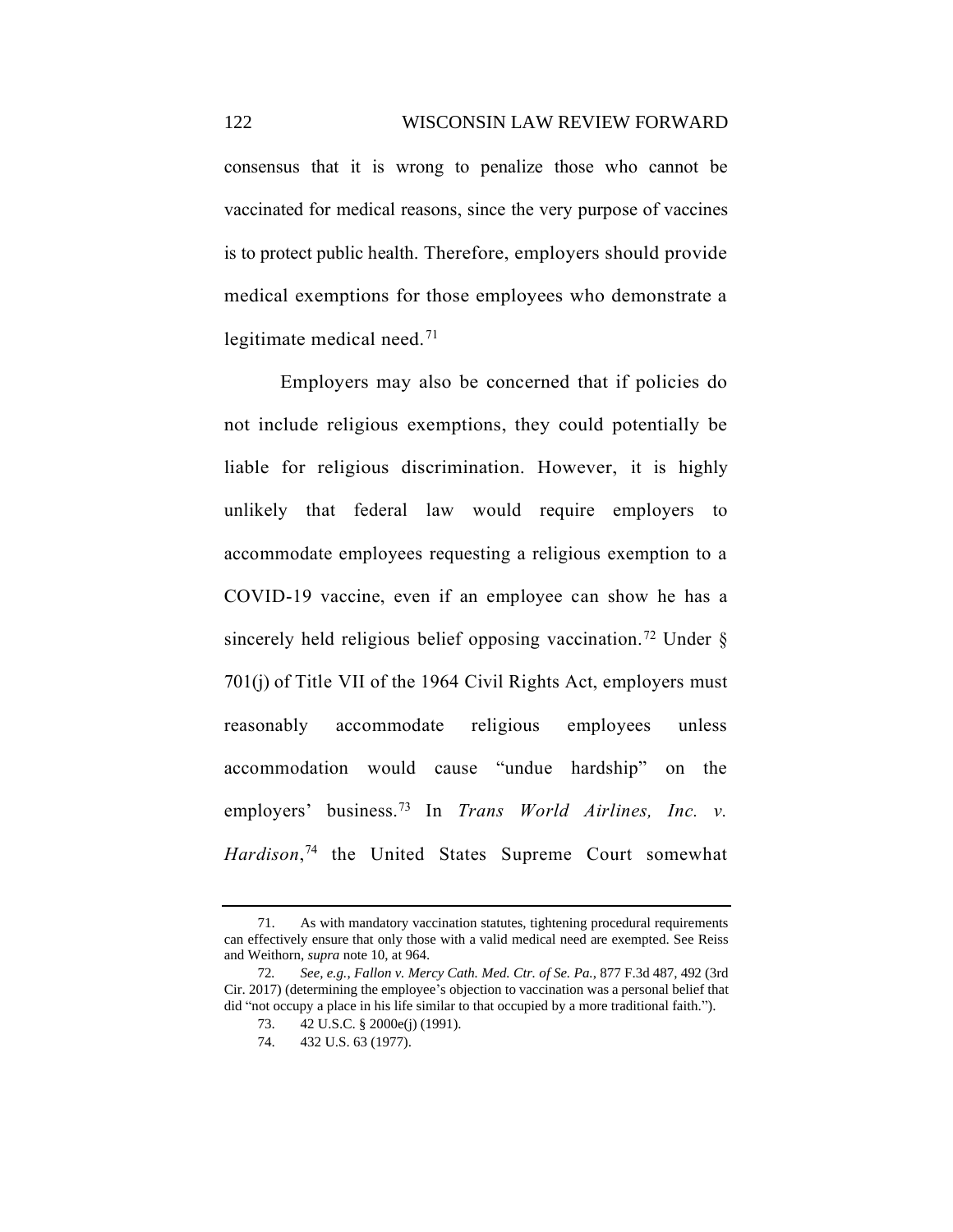inexplicably defined undue hardship as any cost greater than "de minimis."<sup>75</sup>

Yet despite the Supreme Court's holding in *Trans World Airlines, Inc. v. Hardison*, in recent years, the EEOC has opposed vaccination policies by private employers that do not include significant religious exemptions.<sup>76</sup> While the EEOC has been unsuccessful in winning these cases, it has in some instances successfully pushed employers into settlement agreements.<sup>77</sup> These cases all occurred prior to the COVID-19 pandemic, and the EEOC would hopefully rethink its position on employers' mandatory vaccination policies in the midst of the worst pandemic in a century.

Additionally, there are some states that require a higher level of accommodation, typically defining undue hardship under their state religious accommodation statutes as "significant difficulty or expense."  $78$  This is the same

<sup>75</sup>*. Id.* at 84. *See also Horvath v. City of Leander*, 946 F.3d 787, 789 (5th Cir. 2020) (finding employer was justified in firing a firefighter who both objected to vaccination for TDAP and would not accept a reasonable accommodations); *Robinson v. Children's Hosp. Bos.*, No. 14-10263-DJC, 2016 WL 1337255, at \*10 (D. Mass. Apr. 5, 2016) (finding hospital reasonably accommodated employee with religious objection to flu vaccine and that exempting her from vaccination requirement would have been an "undue hardship").

<sup>76</sup>*. See generally* Douglas J. Opel. James A. Sonne, & Michelle M. Mello, *Vaccination without Litigation – Addressing Religious Objections to Hospital Influenza-Vaccination Mandates*, 378 NEW ENG.J. MED. 785 (2018).

<sup>77</sup>*. Id.* at 786.

<sup>78</sup>*. See, e.g.*, N.Y. EXEC. LAW § 296(2)(d)(iii) (McKinney 2020) ("undue hardship" shall mean an accommodation requiring significant expense or difficulty); CAL.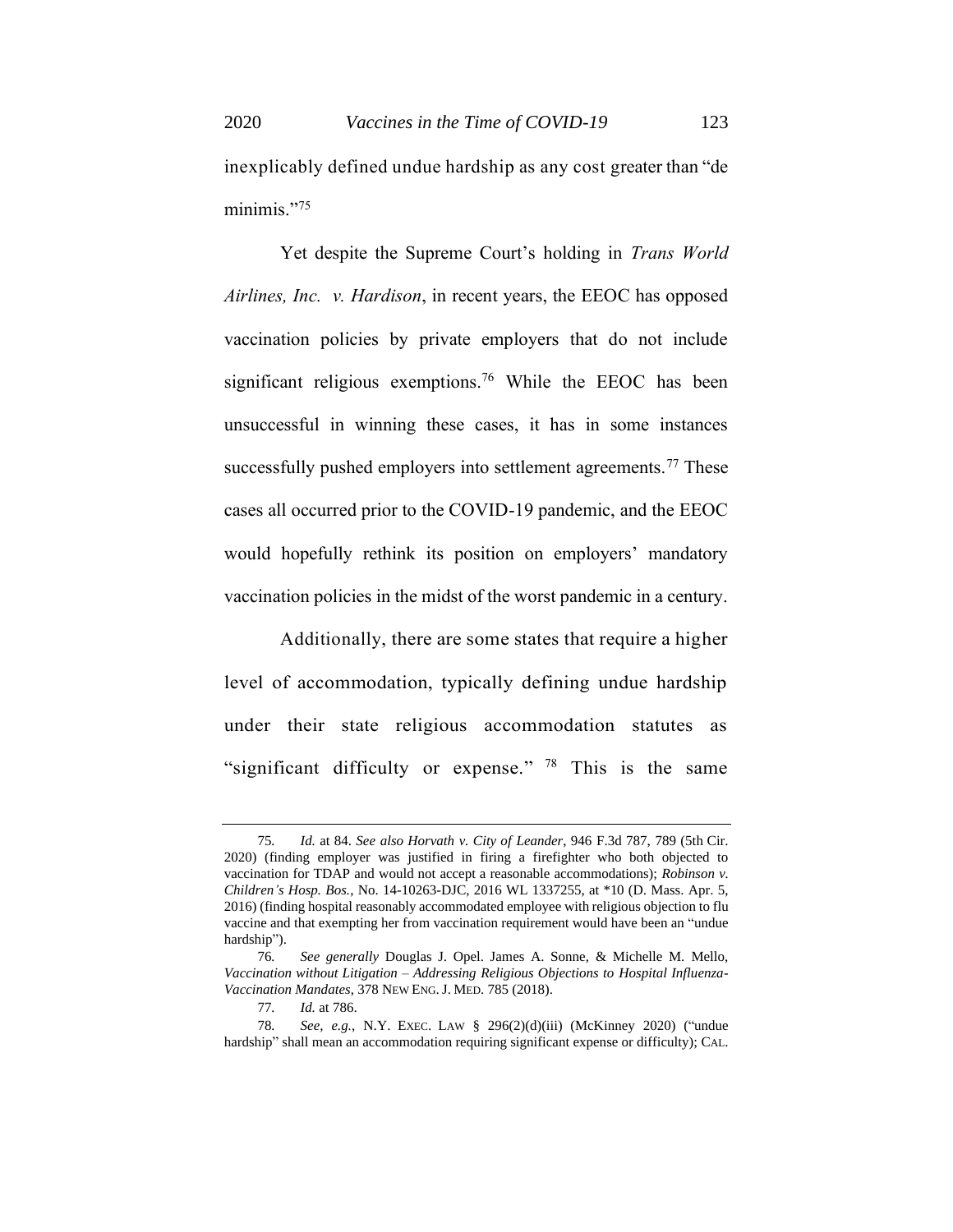accommodation standard as that used under the ADA. Yet regardless of whether the standard is "de minimis" or "significant difficulty and expense" certainly in the midst of the worst public health crisis in the last century, mandatory vaccination policies should usually meet this burden.

In addition to mandating vaccination for employees, businesses should also consider mandating vaccination for customers and clients. This is the approach that some large national chains, such as Target, Walgreens and CVS, have taken regarding customer mask mandates.  $79$  Of course, vaccination is more intrusive than wearing a mask, and it will be more time intensive to ensure customers are vaccinated.

The issue of medical exemptions is somewhat different with customers, since businesses tend to have a more fleeting interaction with customers than they have with employees. For example, a customer going into a retail store has limited contact with the business. In many cases it is more realistic

GOV'T CODE § 12926(u) (West 2020) (defining undue hardship as "an action requiring significant difficulty *or expense, . . . .").*

<sup>79.</sup> Kelly Tyko*, Target, CVS, Walgreens to Also Require Masks at Stores Nationwide as COVID-19 Cases Rise*, USA TODAY (July 16, 2020, 3:59 PM), https://www.usatoday.com/story/money/2020/07/16/target-face-coverings-requirementfree-masks-provided-coronavirus/5450555002/.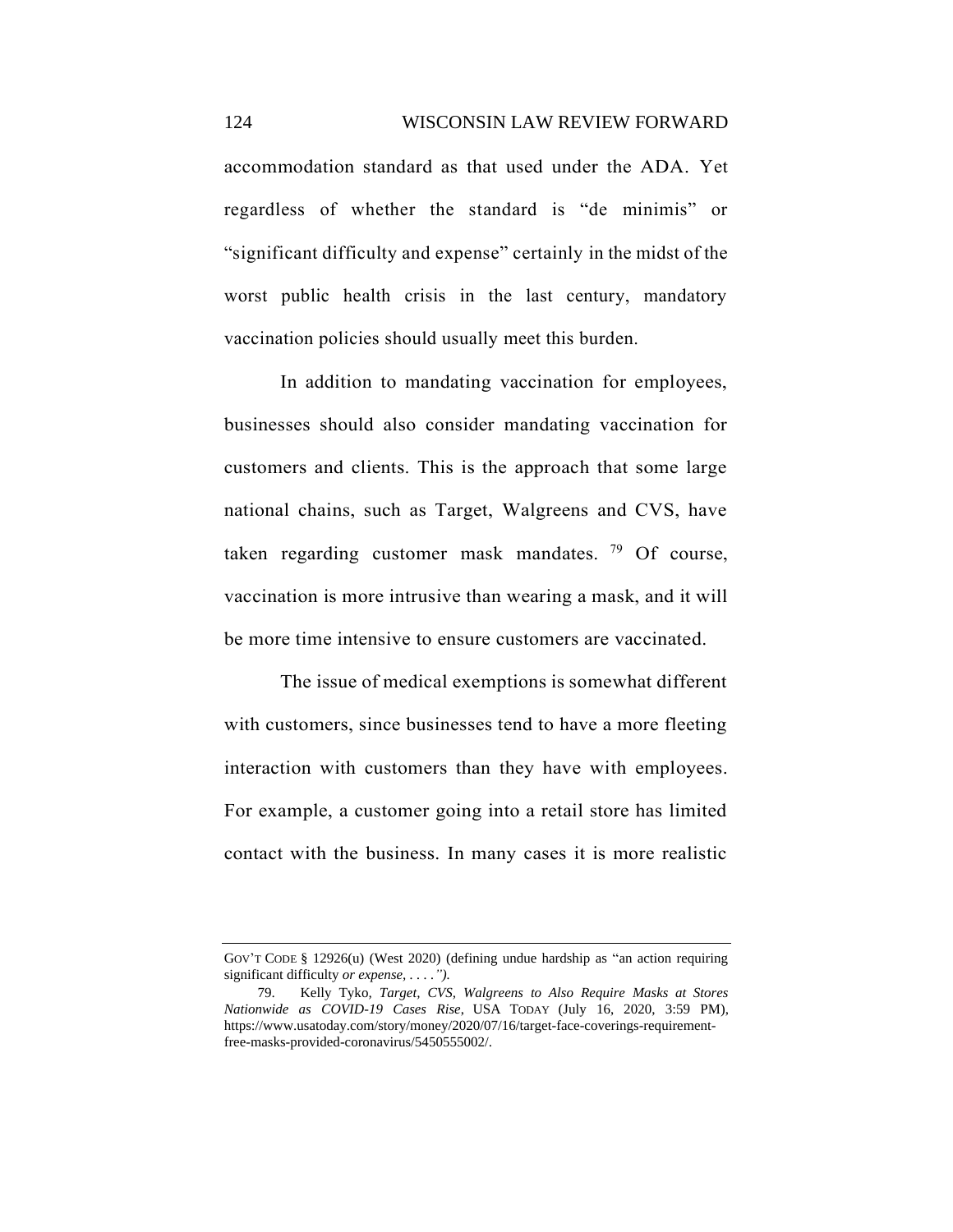2020 *Vaccines in the Time of COVID-19* 125

for businesses to determine whether an employee demonstrates a legitimate need for a medical exemption than whether a customer demonstrates such a need. As with employees, it is unlikely that the ADA would require businesses to accommodate customers who refused to get a vaccine against the SARS-CoV-2 coronavirus. <sup>80</sup> Yet, businesses might still choose to provide medical exemptions to a mandatory customer vaccination policy, even if not mandated by the ADA.<sup>81</sup>

Businesses may also be concerned that they will be liable for religious discrimination if they have mandatory vaccination policies for customers that do not include religious exemptions. However, Title II of the 1964 Civil Rights Act, the federal law prohibiting religious discrimination in public accommodations<sup>82</sup> differs from Title VII of the Act in that it does

<sup>80</sup>*. See supra* notes 58‒63 and accompanying text.

<sup>81.</sup> Airlines are not covered by the ADA, but nonetheless provide an interesting analogy in their approaches to granting customers medical exemptions to mask policies. Southwest and JetBlue offer no medical exemptions and those who cannot wear a mask simply cannot fly. Other airlines, such as Delta, require passengers claiming a need for a medical exemption to go through a medical consultation arranged by Delta. Hugo Martin, *Strict Mask Rules? Empty Middle Seats? We Compare Airlines' COVID-19 Policies*, L.A. TIMES (Aug. 8, 2020, 5 AM), https://www.latimes.com/business/story/2020-08-08/airline-mask-rules-comparepolicies-empty-seats.

<sup>82.</sup> Title II prohibits discrimination based on "race, color, religion, or national origin." 42 U.S.C. §2000a(a) (2018).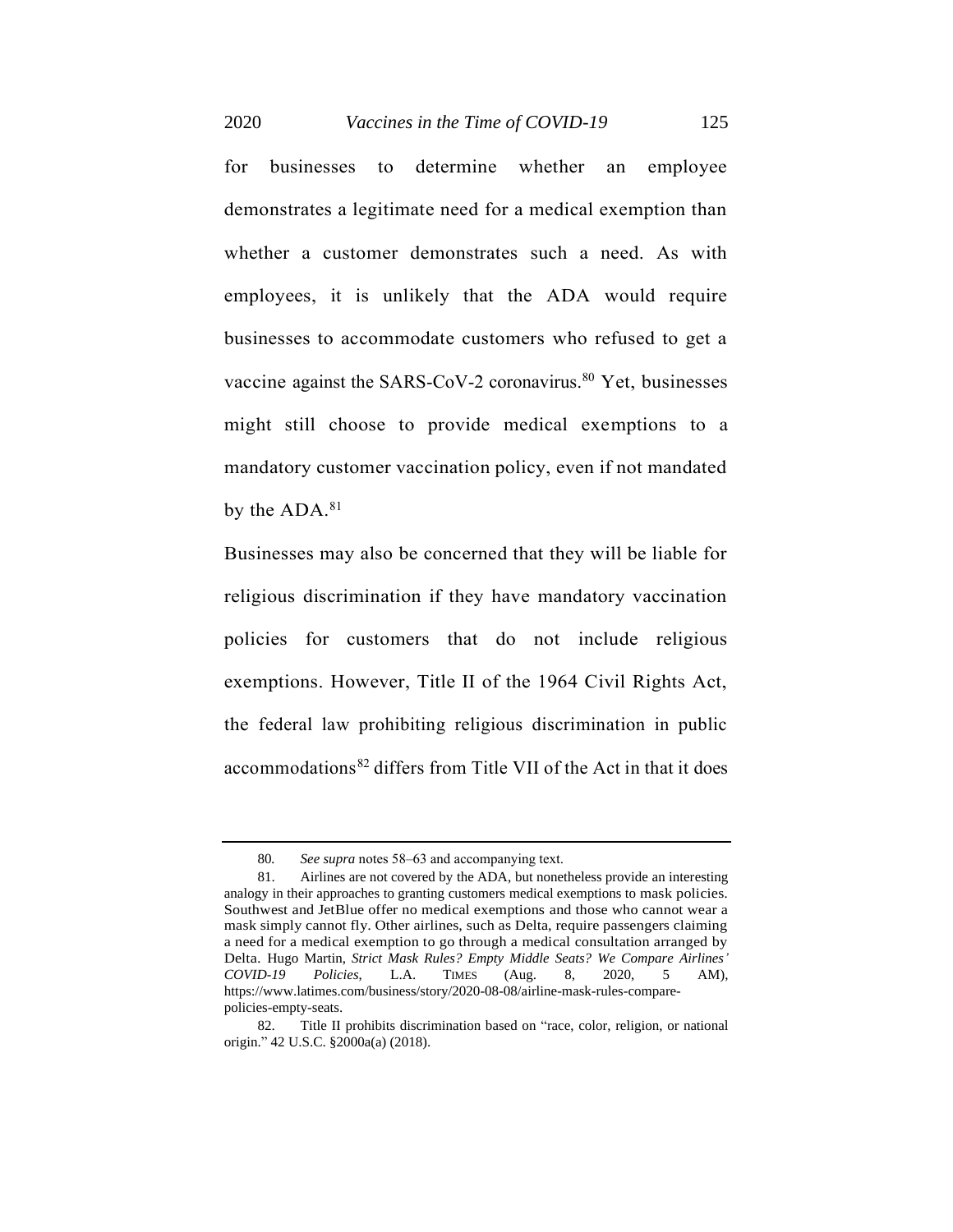not include a religious accommodation requirement.<sup>83</sup> Businesses therefore would not need to provide customers with a religious exemption to a mandatory vaccination policy. There are, however, some states that require public accommodations to provide customers with religious exemptions.<sup>84</sup> Yet, in the midst of one of the worst public health and financial crisis in the last century, it is unlikely that religious accommodation would be required for customers in public accommodations under state laws.<sup>85</sup>

Private businesses, particularly those with employees or customers at high risk for either spreading COVID-19 or becoming ill with the virus should consider adopting mandatory vaccination policies. Businesses should specifically explain that they are doing so to protect the health of customers and employees as well as the livelihood of employees by ensuring the business does not need to shut down. Adopting mandatory vaccination policies could potentially fill in gaps left by

<sup>83</sup>*. See* Eugene Volokh, *Must Health Club Give Religious Member an Exemption From the Club's Clothing Rules?*, WASH. POST (May 25, 2017, 11:37 AM), URL.

<sup>84</sup>*. See e.g.*, *Yeager v. Ohio Civ. Rts. Comm'n*, 773 N.E.2d 1097, 1101 (Ohio Ct. App. 2002) (holding that a place of public accommodation must provide reasonable religious accommodation to customers when doing so is possible without the business incurring more than a de minimis cost).

<sup>85.</sup> This is similar to why accommodation would not be required under statutes mandating religious accommodation of employees. *See supra* notes 66–67 and accompanying text.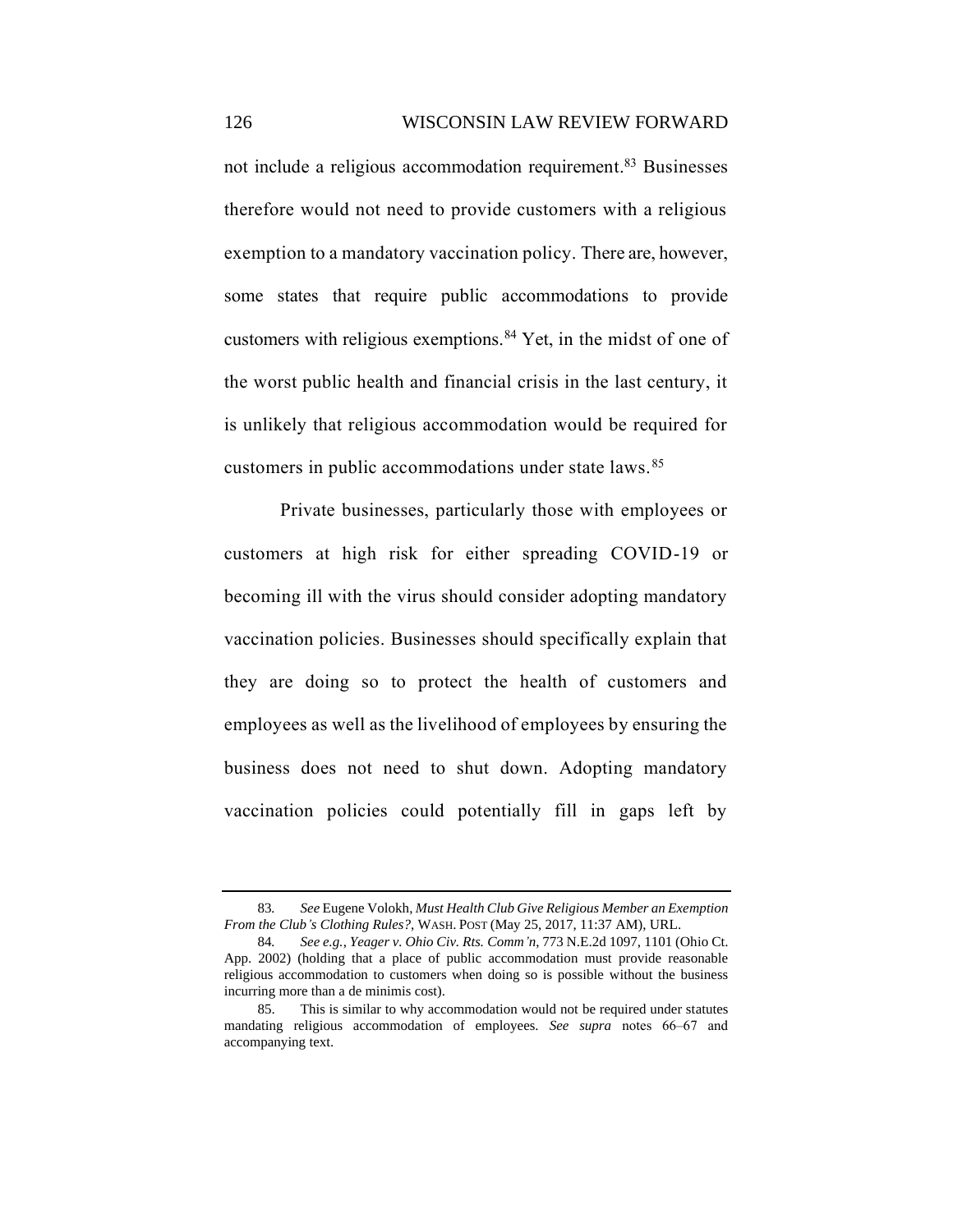2020 *Vaccines in the Time of COVID-19* 127

government mandates. For example, COVID-19 is most likely to spread in crowded indoor venues where people tend to remain for longer periods of time such as bars, gyms, restaurants,  $86$  meat packing plants, <sup>87</sup> and schools. Employees, patients, and visitors at healthcare facilities and nursing homes<sup>88</sup> are also at higher risk for illness and disease transmission. On the other hand, if employees are working remotely, it would be more difficult for employers to justify a mandatory vaccination policy. This is by no means an exclusive list of the types of businesses that should consider mandating COVID-19 vaccination. Rather, businesses should be guided by the likelihood that their employees and customers will either become ill or spread the virus to others and fill in gaps left by state vaccination policies.

#### III. NUDGING

<sup>86</sup>*. See* Brendan Cole, *COVID-19 Spiked Where Restaurants, Bars and Gyms Reopened Earliest: Study,* NEWSWEEK (July 22, 2020, 7:01 AM), https://www.newsweek.com/yelp-survey-consumer-interest-coronavirus-infections-1519582.

<sup>87</sup>*. See* Amelia Lucas, *CDC Says 9% of Meatpacking Plant Workers Have Been Diagnosed with Covid-19*, CONSUMER NEWS & BUS. CHANNEL (July 7, 2020, 7:07 PM), https://www.cnbc.com/2020/07/07/cdc-says-9percent-of-meatpacking-plant-workershave-been-diagnosed-with-covid-19.html.

<sup>88</sup>*. See* Jemima McEvoy, *Nursing Homes Account for Over 40% of U.S. Coronavirus Deaths*, FORBES (June 16, 2020, 11:49 AM), https://www.forbes.com/sites/jemimamcevoy/2020/06/16/nursing-homes-account-forover-40-of-us-coronavirus-deaths/#1de5ccce300b.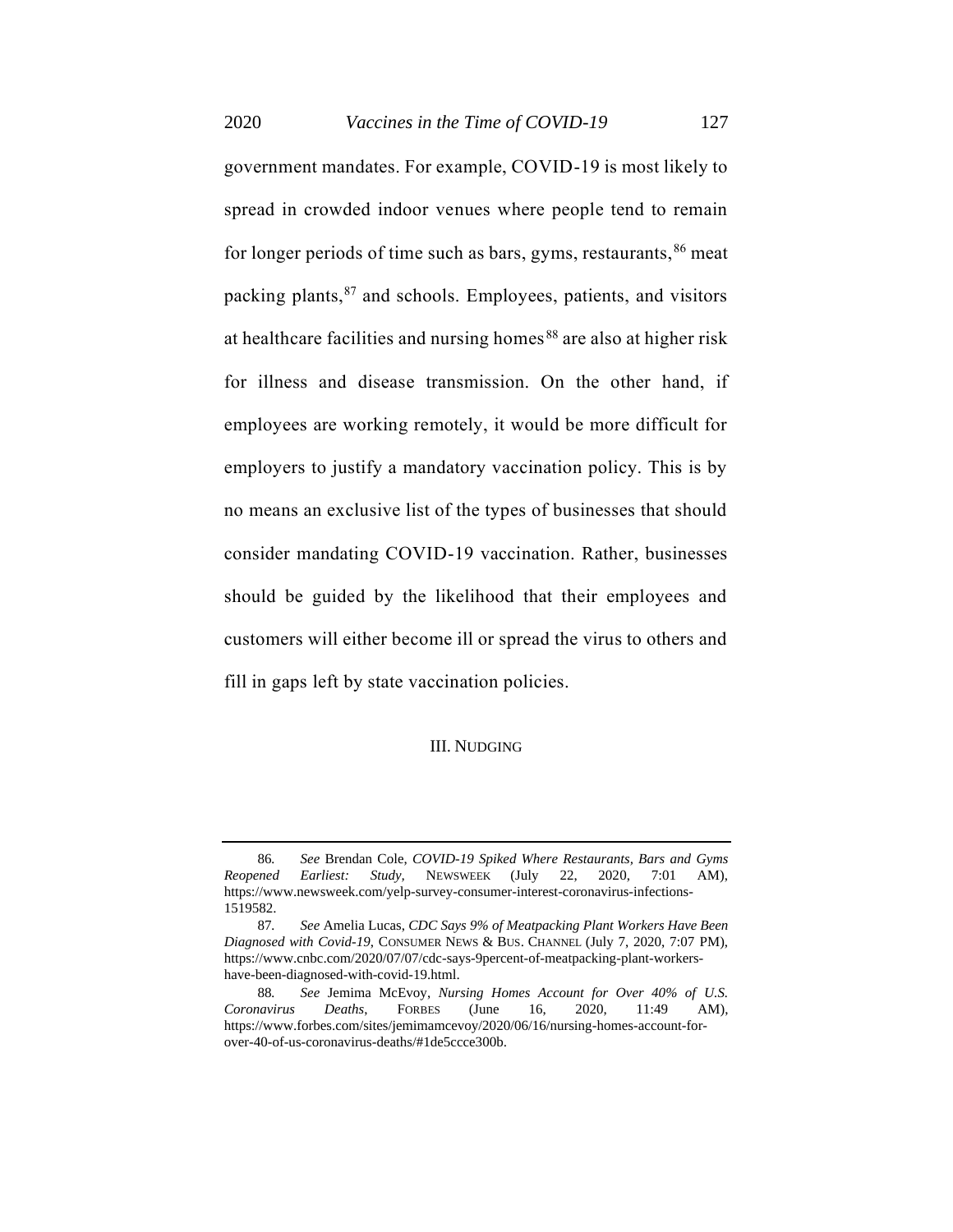In addition to the vaccination mandates discussed in the previous two Parts, both government and private businesses should develop policies encouraging individuals to get vaccinated against the SARS-CoV-2 coronavirus. This is the least controversial approach towards vaccination, since it does not involve any mandates. Theories of behavioral economics explain that when individuals need to make risk judgements and are either faced with an overload of complex data or insufficient knowledge about a topic they revert to heuristics or mental shortcuts. <sup>89</sup> Since these mental shortcuts occur when people decide whether to be vaccinated, lessons learned from behavioral economics are instructive in determining how to best encourage individuals to get vaccinated against the SARS-CoV-2 coronavirus.<sup>90</sup> While a full examination of behavioral economics and vaccination rates is beyond the scope of this Essay, this section will highlight some approaches government and

<sup>89</sup>*. See generally* Christine Jolls, Cass R. Sunstein, & Richard Thaler, *A Behavioral Approach to Law and Economics*, 50 STAN. L. REV. 1471 (1998) (advancing an approach to the economic analysis of law that more accurately reflects human behavior); RICHARD H. THALER & CASS R. SUNSTEIN, NUDGE: IMPROVING DECISIONS ABOUT HEALTH, WEALTH, AND HAPPINESS (2009) (developing what they refer to as the libertarian paternalistic approach).

<sup>90.</sup> For example, people have an "omission bias" and are consistently more concerned with the risks associated with doing something than the risks associated with doing nothing. People are therefore more concerned with potential adverse reactions from a vaccination than with becoming ill as a result of being unvaccinated. See Ilana Ritov & Jonathan Baron, *Reluctance to Vaccinate: Omission Bias and Ambiguity*, 3 J. BEHAV. DECISION MAKING 263, 263 (1990).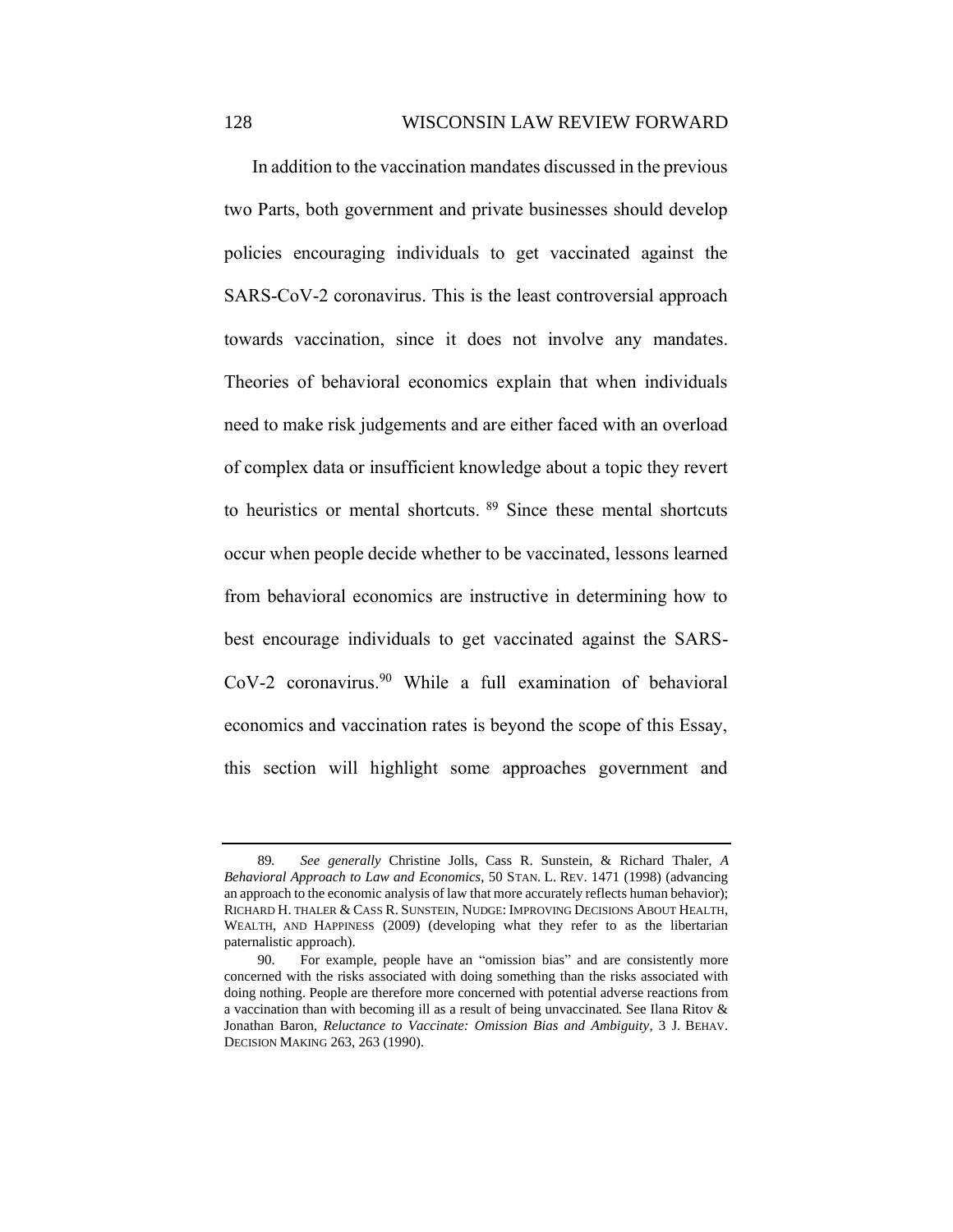employers can take. <sup>91</sup>

Before, discussing any particular policies, it is crucial to emphasize that public health agencies in the United States must maintain their scientific independence and credibility. Otherwise Americans simply will not believe these agencies when they approve a vaccine and announce it is safe and effective. This is particularly true with the politization of the pandemic. While science is continually developing, particularly with new and emerging diseases, there has nonetheless been a disturbing trend of federal health officials' recommendations being influenced by politics. While prior to the pandemic, vaccine hesitancy had already been a problem,<sup>92</sup> now a growing number of Americans are specifically concerned with the safety of a COVID-19 vaccine, fearing the Trump Administration will fast track it for political reasons.<sup>93</sup>

<sup>91</sup>*. See generally* Marysia Laskowski, *Nudging Towards Vaccination: A Behavioral Law and Economics Approach to Childhood Immunization Policy*, 94 TEX. L. REV. 601 (2016) (using behavioral law insights to respond to the anti-vaccination movement); Ljiljana Stanic, *Private Irrationality and Public Health: Failure to Vaccinate and What We Can Do About It*, 22 HEALTH L. REV. 49, 55‒56 (2014) (proposing policy solutions to vaccination refusal from a behavioral-economics perspective); Alexander Cappelen, Ottar Maestad, & Bertil Tungodden, *Demand for Childhood Vaccination — Insights from Behavioral Economics*, 37 F. DEV. STUD. 349 (2010) (examining how behavioral economics can be used to understand when caregivers choose to vaccinate children).

<sup>92.</sup> The World Health Organization (WHO) declared vaccine hesitancy a top ten global health threat in 2019. *See Ten Threats to Global Health in 2019*, WORLD HEALTH ORG., https://www.who.int/news-room/spotlight/ten-threats-to-global-health-in-2019 (last visited Sept. 9, 2020).

<sup>93</sup>*. See* Jared S. Hopkins, *A Covid-19 Vaccine Problem: People Who Are Afraid to Get One*, WALL ST. J. (Aug. 28, 2020, 5:30 AM), https://www.wsj.com/articles/covid-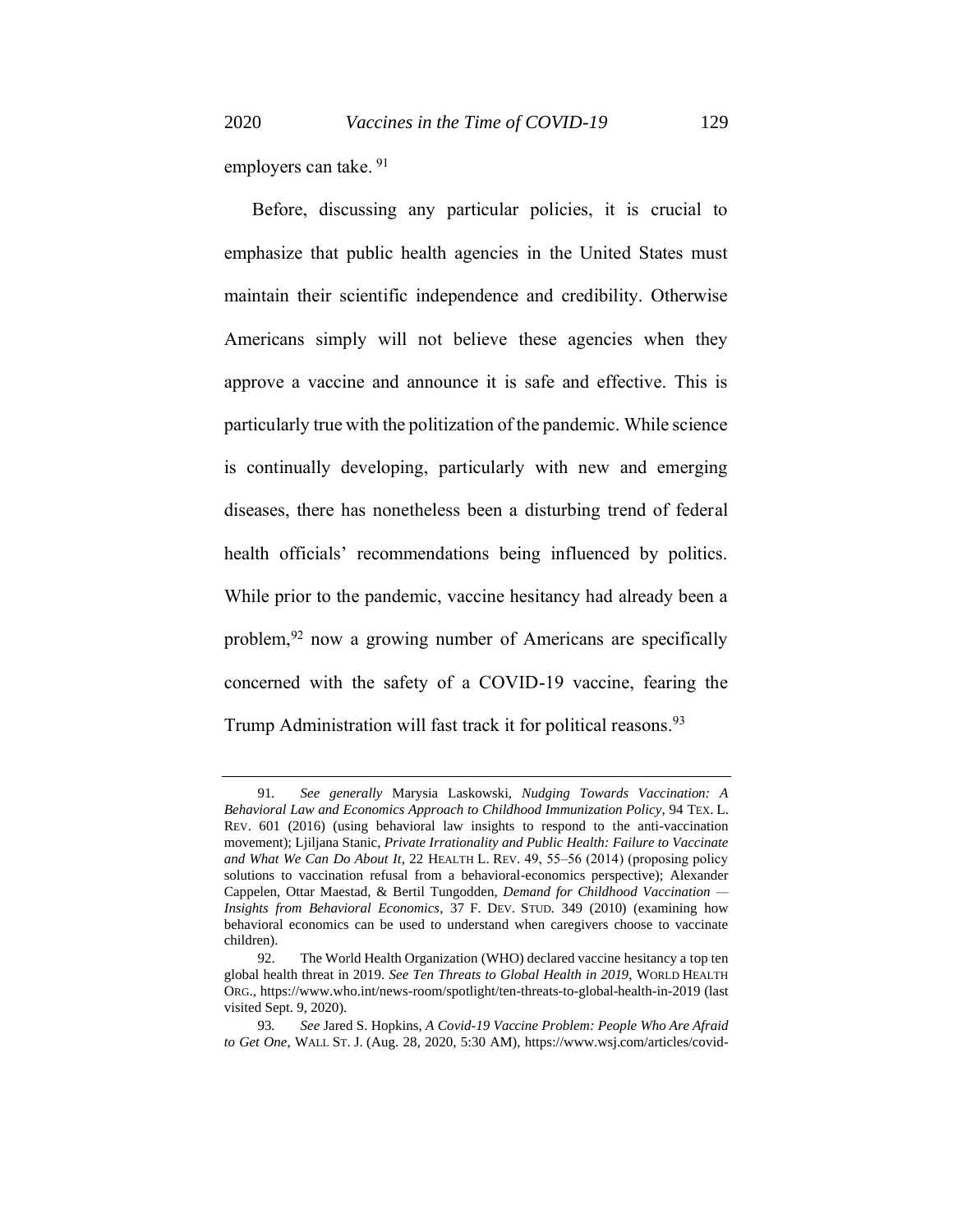Over the last few months, the Food and Drug Administration (FDA) has engaged in actions that have fueled these fears. After the FDA approved the emergency use of convalescent plasma to treat COVID-19, White House Chief of Staff Mark Meadows explicitly stated that President Trump had encouraged the FDA to "see the light" and do so.<sup>94</sup> The FDA commissioner was then forced to admit that he had overstated the benefit of the treatment.<sup>95</sup> Similarly, the FDA had earlier approved the emergency use of hydroxychloroquine, after being pressured to do so by the White House, and was then ultimately forced to revoke this approval due to cardiac risk associated with the drug.<sup>96</sup> Similarly, the Center for Disease Control (CDC) lost credibility when it bowed to political pressure in writing its COVID-19 guidance.<sup>97</sup> If public health

<sup>19-</sup>vaccine-hesitancy-is-a-growing-concern-for-researchers-health-officials-11598607002.

<sup>94.</sup> Jeremy Samuel Faust, *The FDA Should Not Have Caved to Trump's Latest Covid-19 Demand*, WASH. POST (Aug. 24, 2020, TIME), URL.

<sup>95.</sup> Katie Thomas & Sherri Fink, *F.D.A. 'Grossly Misrepresented' Blood Plasma Data, Scientists Say*, N.Y. TIMES (Aug. 24, 2020, 1:22 PM), https://www.nytimes.com/2020/08/24/health/fda-blood-plasma.html.

<sup>96.</sup> Steve Usdin, *FDA Credibility on the Line with White House Pressure on Hydroxychloroquine*, BIOCENTURY (July 7, 2020, 5:31 PM), https://www.biocentury.com/article/305642/fda-credibility-on-the-line-with-white-housepressure-on-hydroxychloroquine.

<sup>97.</sup> Catherine Lynn Troisi, *I'm a Public Health Researcher, and I'm Dismayed that the CDC's Missteps are Causing People to Lose Trust in a Great Institution*, THE CONVERSATION (Aug. 31, 2010, 8:38 AM), https://theconversation.com/im-a-publichealth-researcher-and-im-dismayed-that-the-cdcs-missteps-are-causing-people-to-losetrust-in-a-great-institution-145236.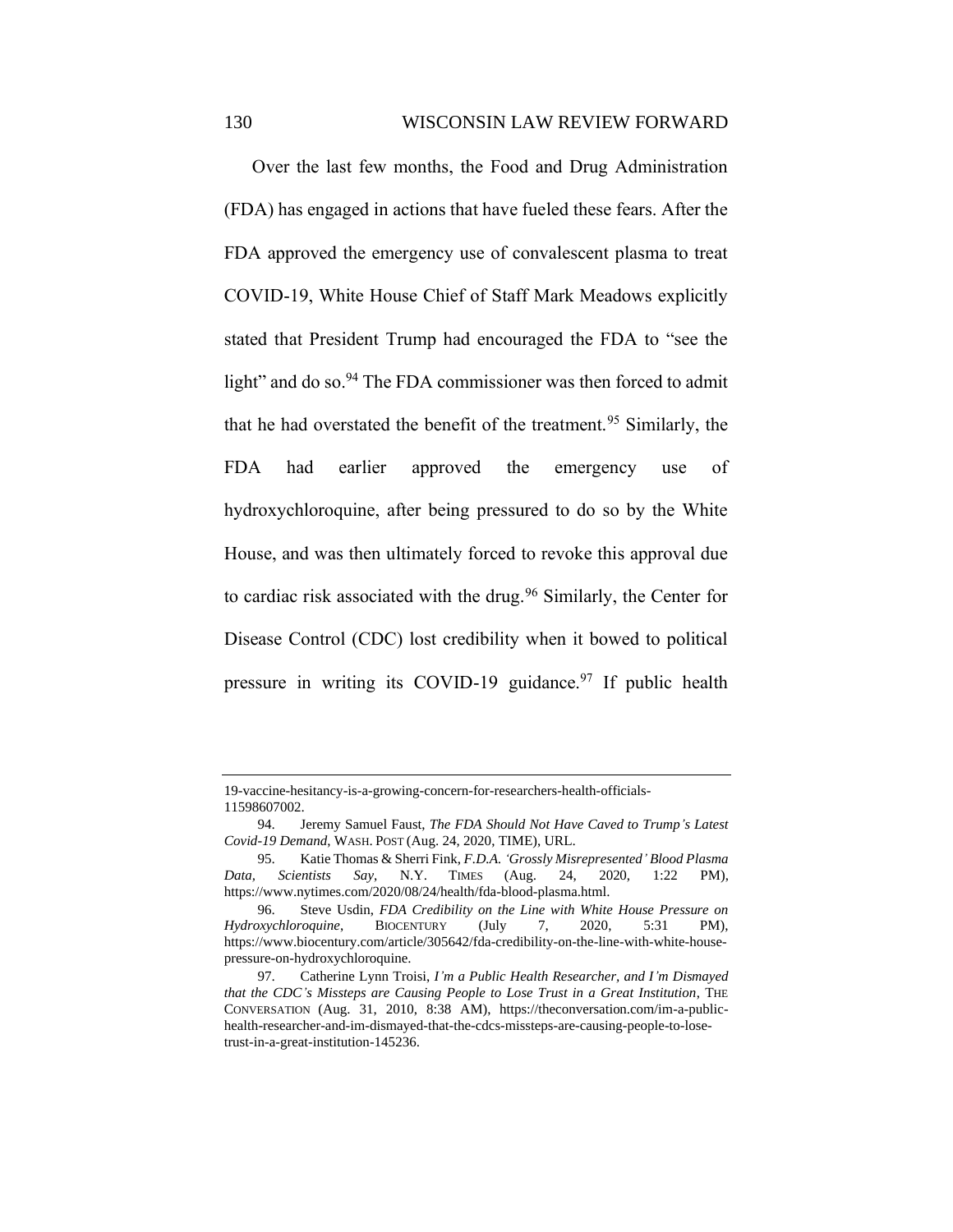agencies do not maintain credibility, Americans will dismiss what they say about vaccines.

Alternatively, when Americans trust government, its messages matter and the government must explain the importance of vaccination against the SARS-CoV-2 coronavirus in a clear and transparent manner. The importance of government messages was evident in the controversy involving government mask mandates. In addition to mandating masks, Governor Cuomo has successfully convinced New Yorkers to wear them by emphasizing that "wearing a mask is about respect<sup>"98</sup> and we do so to protect others, particularly essential workers, health care providers and high-risk individuals. The majority of New Yorkers, who do not want to view themselves as disrespectful and uncaring, wear masks. On the other hand, mask wearing has been much more controversial in Florida, and Governor DeSantis has refused to declare a state-wide mask mandate claiming that to do so would interfere with personal freedom and even be unconstitutional.<sup>99</sup> While some local Florida counties and cities did

<sup>98.</sup> Andrew Cuomo (@NYGovCuomo), TWITTER (May 12, 2020, 1:20 PM), https://twitter.com/NYGovCuomo/status/1260273563275231234.

<sup>99.</sup> Christine Sexton, *Amid Record-High COVID-19 Rates, Florida Gov. Ron DeSantis Says Masks Should Be Voluntary*, ORLANDO WKLY. (June 20, 2020, 12:09 PM), https://www.orlandoweekly.com/Blogs/archives/2020/06/20/amid-record-high-covid-19 rates-florida-gov-ron-desantis-says-masks-should-be-voluntary ("This has to be voluntary because the Constitution is not suspended just because there is a virus.").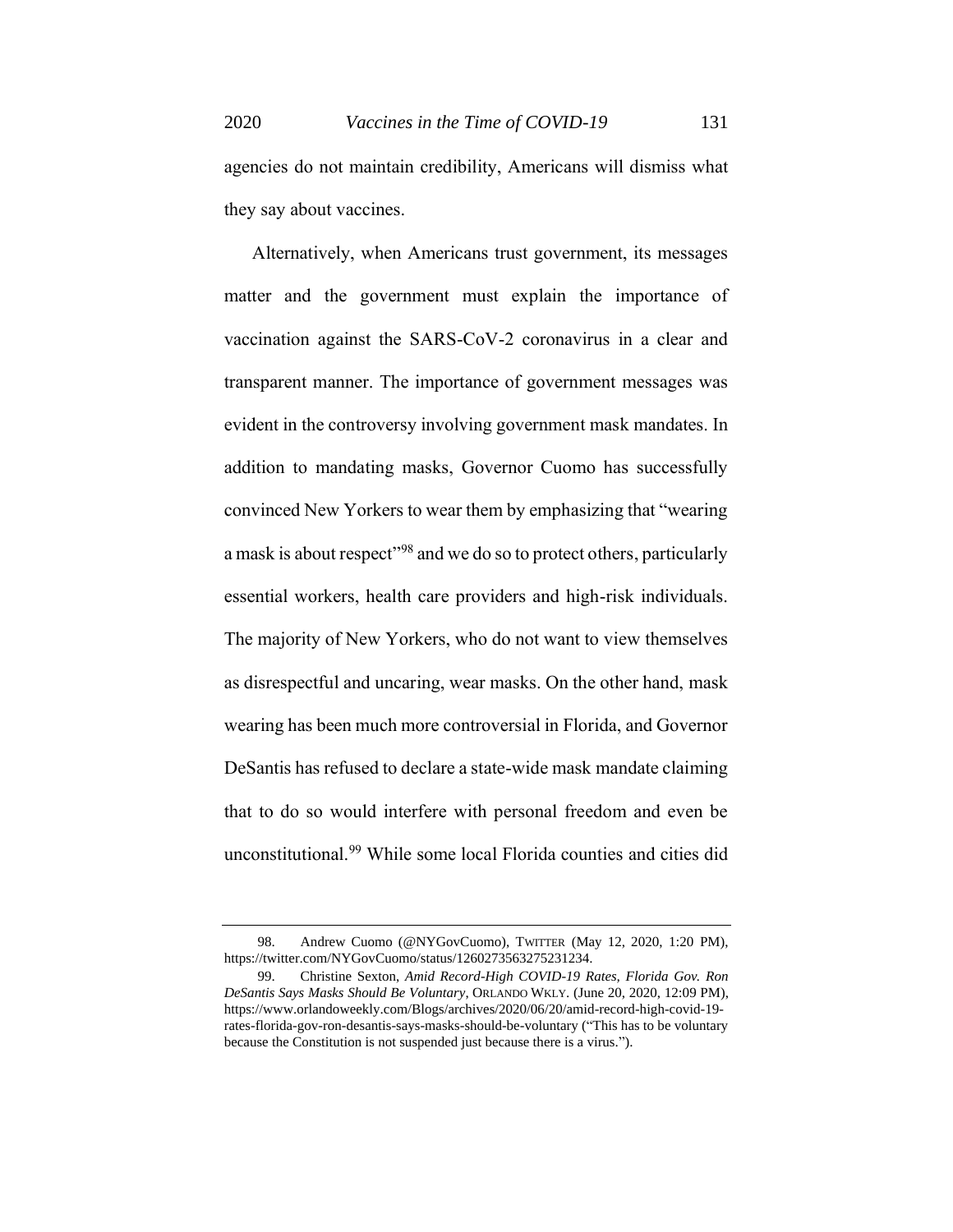ultimately mandate mask wearing, $100$  the message Floridians received from the Governor, is that wearing masks is a matter of personal choice.

Government can similarly encourage Americans to get vaccinated through public health messaging by whoever members of a particular community respect and trust.<sup>101</sup> Government should be creative in choosing spokespeople, who could include religious leaders, social media influencers, celebrities, or professional athletes. For example, during last year's measles outbreak in New York, the Orthodox Jewish Nurses Association was in the forefront of educating the Orthodox Jewish community on the safety and efficacy of vaccination.<sup>102</sup> Similarly, in 1956, six months after Elvis Presley got a polio vaccine on the Ed Sullivan Show, the teen vaccination rate increased astronomically from 0.6 percent to over eighty percent.<sup>103</sup> Unfortunately, people will also be listening to celebrities without medical credentials who inaccurately claim vaccines are dangerous, and government communication needs to

<sup>100</sup>*. Id.* 

<sup>101</sup>*. See generally* THALER & SUNSTEIN, *supra* note 82 (discussing how people are influenced by what others say).

<sup>102.</sup> Cantor, *supra* note 21, at 103.

<sup>103.</sup> Karen Harris, *The Day Elvis Helped Fight Polio*, HIST. DAILY (Oct. 28, 2019), https://historydaily.org/the-day-elvis-helped-fight-polio.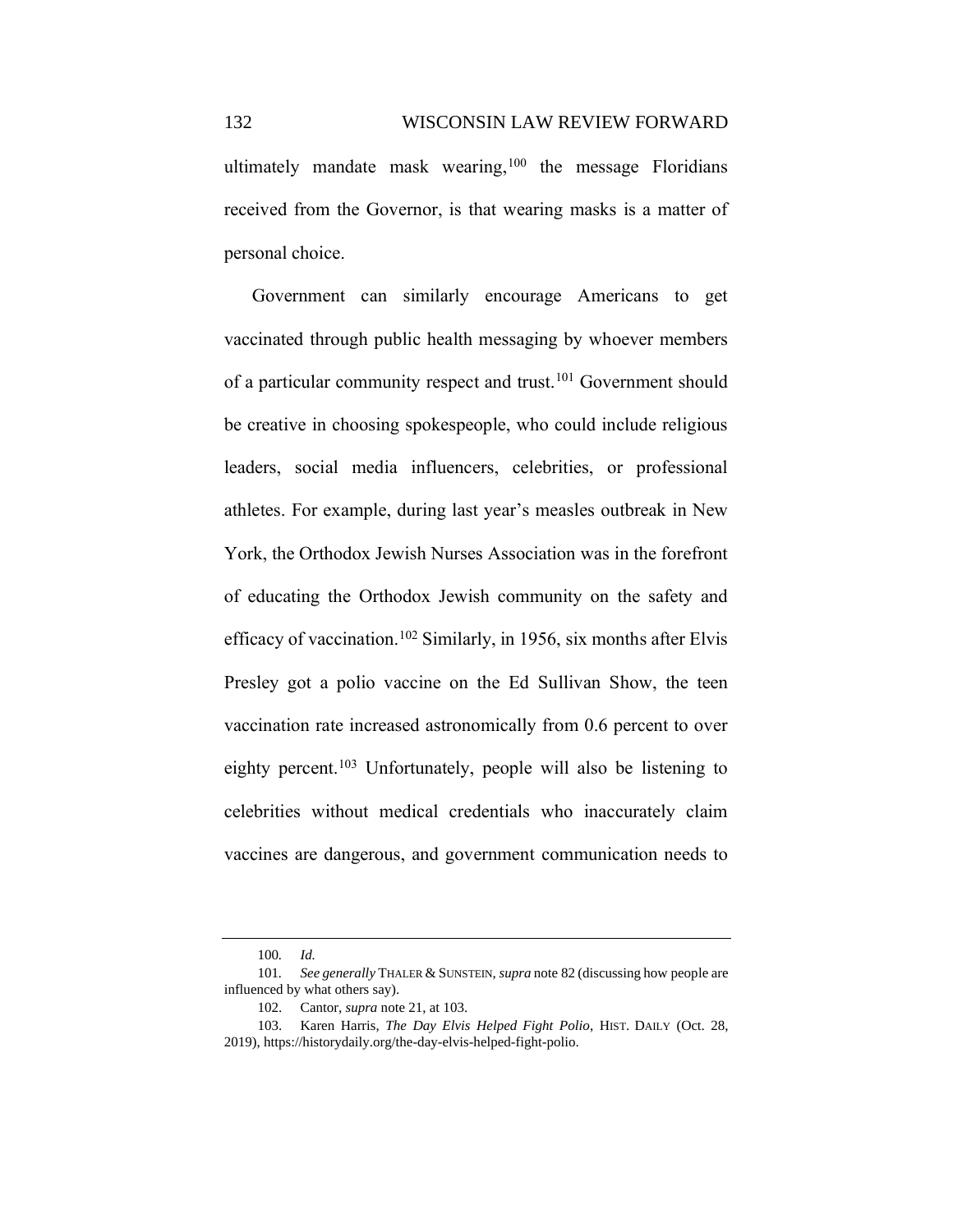2020 *Vaccines in the Time of COVID-19* 133

override this misinformation.<sup>104</sup> Trusted public health officials should emphasize the safety of the vaccine and widely publicize when they receive the vaccination.

Government should also make the vaccine both free and readily available, which is what the Department of Health and Human Services (HHS) is planning to  $\phi$ <sup>105</sup> Historically, successful vaccination campaigns always provided vaccines for free.<sup>106</sup> Vaccines should be widely available at convenient locations that could include community vaccination clinics, pharmacies, supermarkets, schools, places of employment, senior centers and doctor's offices.<sup>107</sup> Government should be particularly sensitive to the needs of minority communities, who are less likely to get vaccinated against the SARS-CoV-2 coronavirus.<sup>108</sup> Since polls

<sup>104.</sup> For example, actress Jenny McCarthy, has inaccurately claimed that vaccines may cause autism. Her fans listen to her because she is a celebrity, not because of her scientific background. *See* Nicole Einbinder, *How Former 'The View' Host Jenny McCarthy Became the Face of the Anti-Vaxx Movement*, INSIDER (Apr. 29, 2019, 3:57 PM), https://www.insider.com/jenny-mccarthy-became-the-face-of-the-anti-vaxx-movement-2019-4.

<sup>105.</sup> Jamie Gumbrecht & Naomi Thomas, *Federal Government Details Plans to Distribute Free Covid-19 Vaccines*, CNN (Sept. 16, 2020, 7:42 PM), https://www.cnn.com/2020/09/16/health/coronavirus-vaccine-distributionplan/index.html.

<sup>106.</sup> Spiro & Emanuel, *supra* note 2, at 15.

<sup>107</sup>*. Id.* at 20. *See also The Public's Role in COVID-19 Vaccination: Planning Recommendations Informed by Design Thinking and the Social, Behavioral, and Communication Science*, JOHNS HOPKINS 16‒20 (July 2020), https://www.centerforhealthsecurity.org/our-work/publications/the-publics-role-in-covid-19-vaccination.

<sup>108.</sup> According to one poll, only twenty-five percent of African Americans and thirty-seven percent of Hispanics said they would get vaccinated, perhaps because of the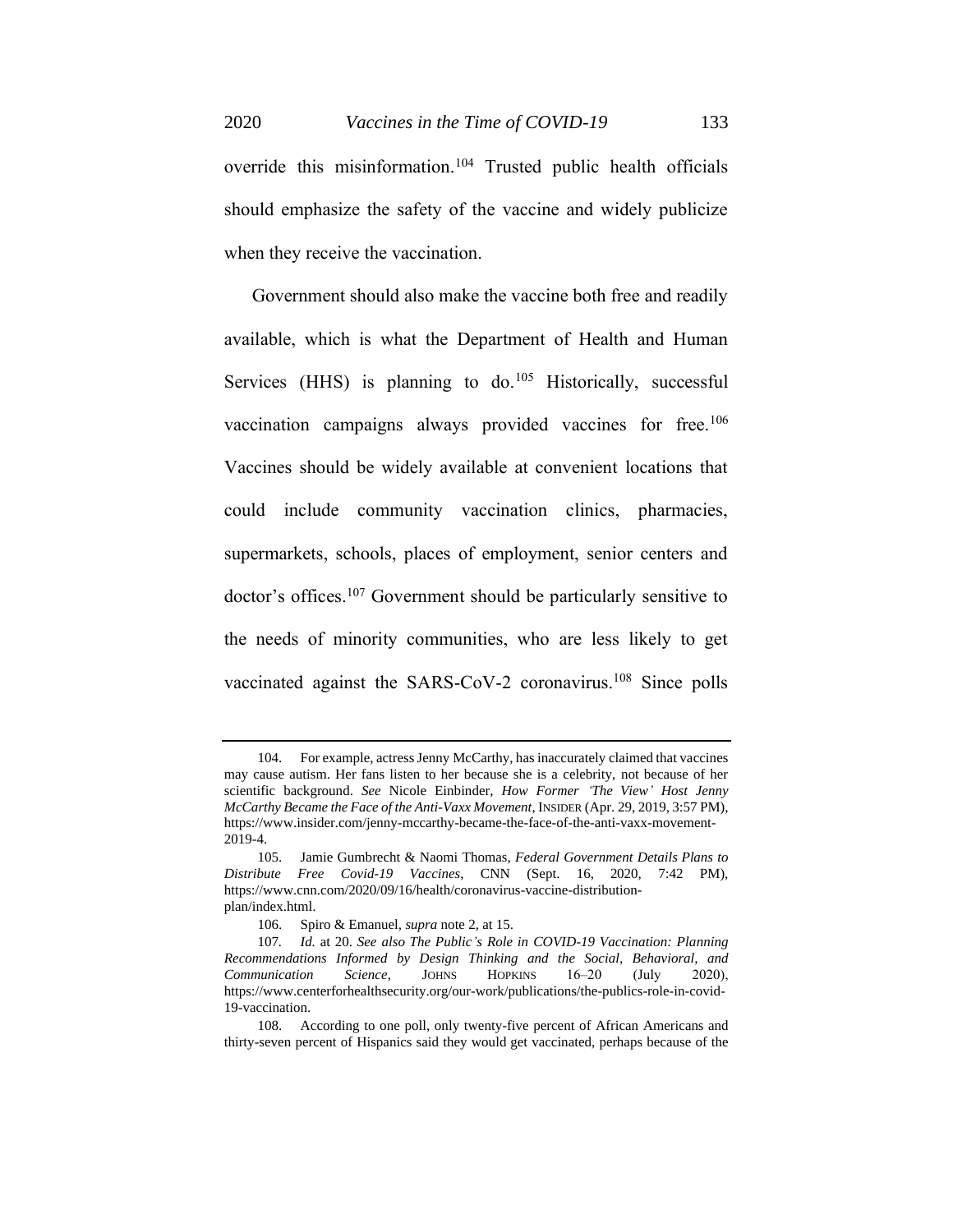indicate that many Americans are vaccine hesitant, government's goal should be making vaccination as easy and convenient as possible.

Additionally, there are ways that private employers could effectively and cheaply nudge employees to get a COVID-19 vaccine. For example, a study at Rutgers University found that requiring faculty and staff to opt out of vaccination, as opposed to opting in, could significantly increase vaccination rates. In this study, some faculty and staff received an email scheduling them for a flu shot with the option of opting out, while others received an email providing them the opportunity to opt in and schedule their own flu shot online. There was a thirty-six percent relative increase in vaccination rates for the automatically enrolled employees in comparison to the employees who had to opt in and schedule their own vaccine.<sup>109</sup>

In a different study, employees at a Midwestern utility firm were sent a mailer with information with the dates and times when the employer's free vaccination clinics would occur. One of groups

history of health discrimination in the United States, including the Tuskegee study. *See*  Spiro & Emanuel, *supra* note 2, at 20.

<sup>109.</sup> Gretchen B. Chapman, Meng Li, Helen Colby, & Haewon Yoon, *Opting In*  vs Opting Out of Influenza Vaccination, 304 J. AM. MED. ASS'N 43-44 (2010).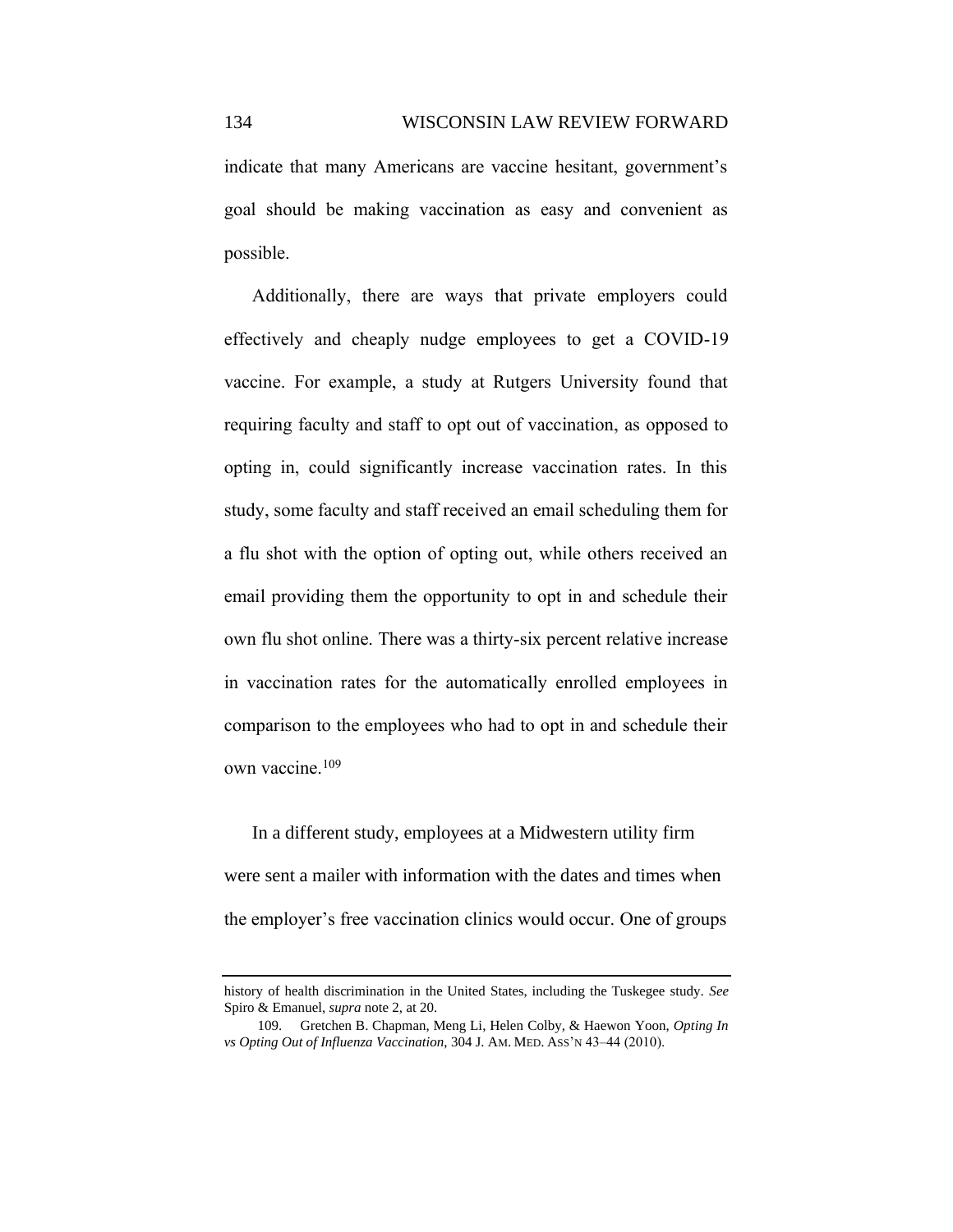received a mailer that additionally reminded them to mark down the day and time they had chosen to be vaccinated. Simply including this reminder led to a 12% relative increase in flu vaccinations when compared to the group who received no nudge to mark down the date and time.<sup>110</sup> These studies illustrate that there are inexpensive and subtle nudges employers can use to increase vaccination rates against the SARS-CoV-2 coronavirus, without resorting to mandates.

## VI. CONCLUSION

A safe and effective vaccine could help end the COVID-19 pandemic if a large enough number of Americans are immunized against the SARS-CoV-2 coronavirus. As this Essay has explained, both government and employers have the legal authority to adopt mandatory vaccination policies. While broad mandatory government vaccination policies that apply to everyone in a given location are likely constitutional, they are also heavy handed and could backfire, spark distrust of government and increase public resistance to vaccination. Instead, government should adopt targeted

<sup>110.</sup> Katherine L. Milkman, John Beshears, James J. Choi, David Laibson, & Brigitte C. Madrian, *Using Implementation Intentions Prompts to Enhance Influenza Vaccination Rates*, 108 PROC. NAT'L ACAD. SCI. 10415, 10415-16 (2011).